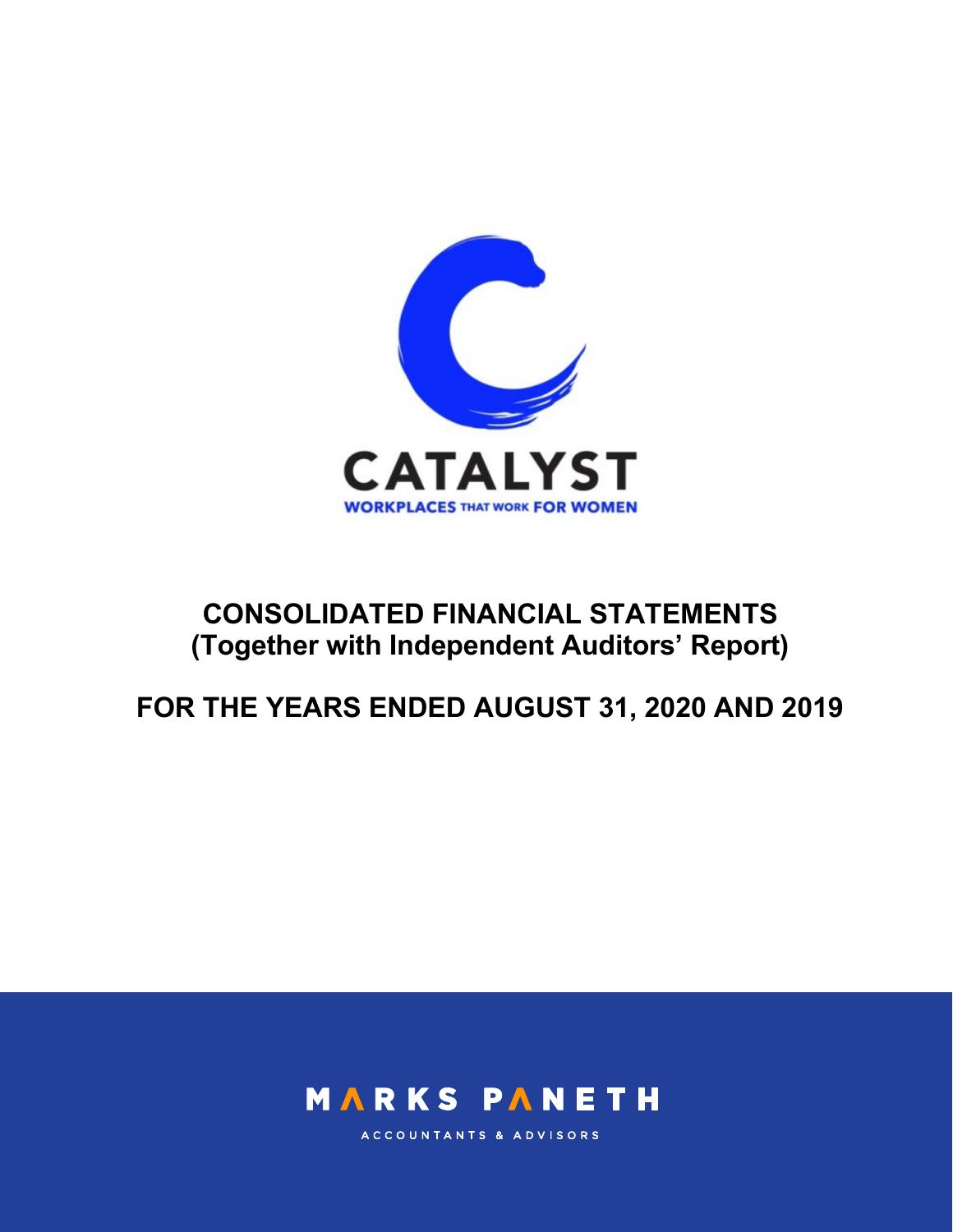## CATALYST INC.

## CONSOLIDATED FINANCIAL STATEMENTS (Together with Independent Auditors' Report)

## FOR THE YEARS ENDED AUGUST 31, 2020 AND 2019

#### **CONTENTS**

#### Page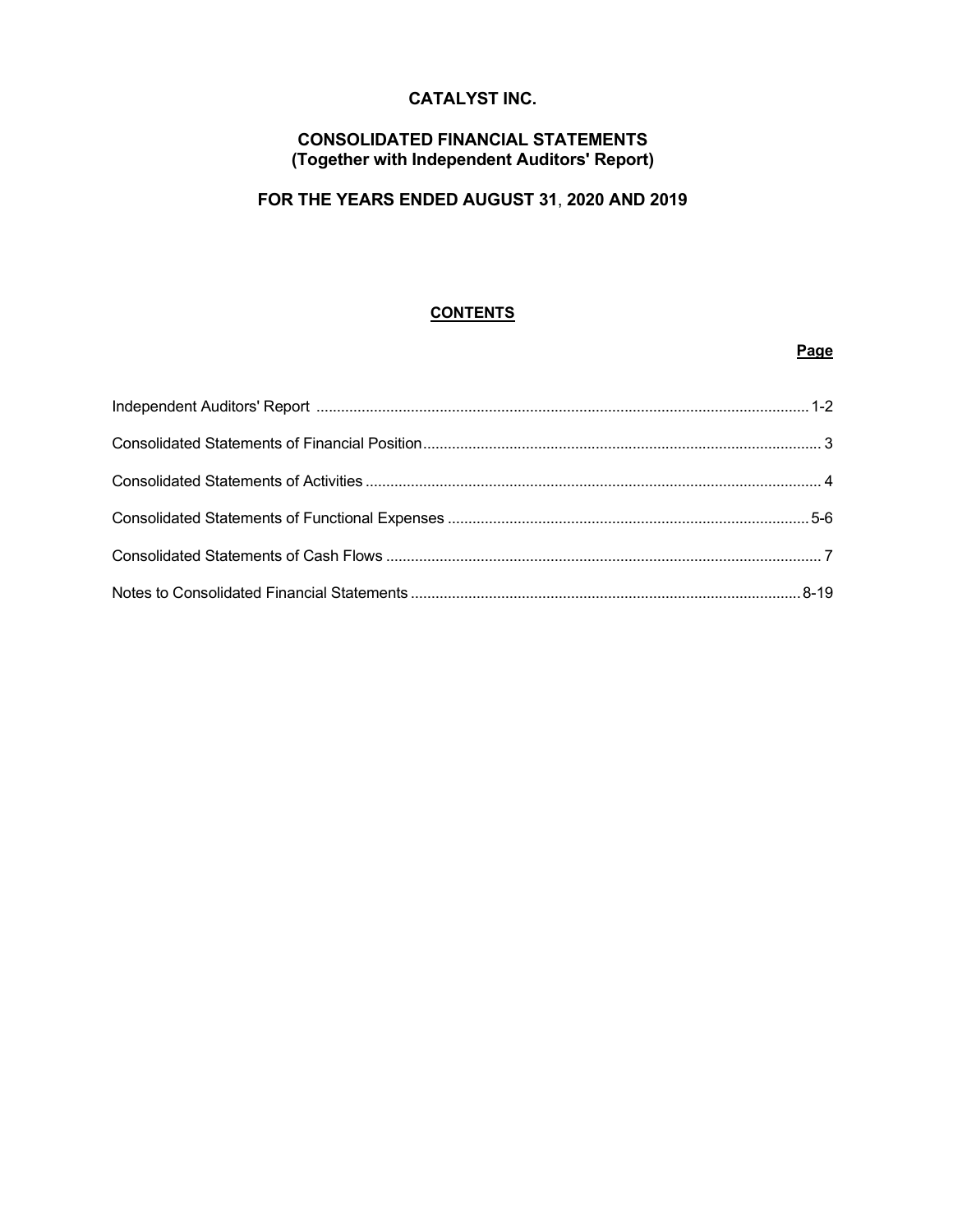Marks Paneth LLP 685 Third Avenue New York, NY 10017 P 212.503.8800 F 212.370.3759 markspaneth.com

### INDEPENDENT AUDITORS' REPORT

The Board of Directors of Catalyst Inc.

We have audited the accompanying consolidated financial statements of Catalyst Inc. ("Catalyst"), which comprise the consolidated statements of financial position as of August 31, 2020 and 2019, and the related consolidated statements of activities, functional expenses and cash flows for the years then ended, and the related notes to the consolidated financial statements.

#### Management's Responsibility for the Consolidated Financial Statements

Management is responsible for the preparation and fair presentation of these consolidated financial statements in accordance with accounting principles generally accepted in the United States of America; this includes the design, implementation and maintenance of internal control relevant to the preparation of consolidated financial statements that are free from material misstatement, whether due to fraud or error.

#### Auditors' Responsibility

Our responsibility is to express an opinion on these consolidated financial statements based on our audits. We did not audit the financial statements for the years ended August 31, 2020 and 2019, of Catalyst Canada, Inc., a controlled subsidiary, whose financial statements reflect total assets of 12% and 13% of consolidated assets at August 31, 2020 and 2019, respectively, and total revenues constituting 7% of consolidated revenues for the years then ended. Those statements were prepared in accordance with Canadian accounting standards for notfor-profit organizations and were audited by other auditors, whose report has been furnished to us. We have applied audit procedures on the conversion adjustments to the financial statements of Catalyst Canada, Inc., which conform those financial statements to accounting principles generally accepted in the United States of America. Those statements were audited by other auditors in accordance with Canadian generally accepted auditing standards, whose report has been furnished to us, and our opinion, insofar as it relates to the amounts included for Catalyst Canada, Inc., as of and for the years ended August 31, 2020 and 2019, is based solely on the report of other auditors, and additional audit procedures to meet the relevant requirements of auditing standards generally accepted in the United States of America performed by the other auditors. We conducted our audits in accordance with auditing standards generally accepted in the United States of America. Those standards require that we plan and perform the audit to obtain reasonable assurance about whether the consolidated financial statements are free from material misstatement.

An audit involves performing procedures to obtain audit evidence about the amounts and disclosures in the consolidated financial statements. The procedures selected depend on the auditor's judgment, including the assessment of the risks of material misstatement of the consolidated financial statements, whether due to fraud or error. In making those risk assessments, the auditor considers internal control relevant to the entity's preparation and fair presentation of the consolidated financial statements in order to design audit procedures that are appropriate in the circumstances, but not for the purpose of expressing an opinion on the effectiveness of the entity's internal control. An audit also includes evaluating the appropriateness of accounting policies used and the reasonableness of significant accounting estimates made by management, as well as evaluating the overall presentation of the consolidated financial statements.

We believe that the audit evidence we have obtained is sufficient and appropriate to provide a basis for our audit opinion.

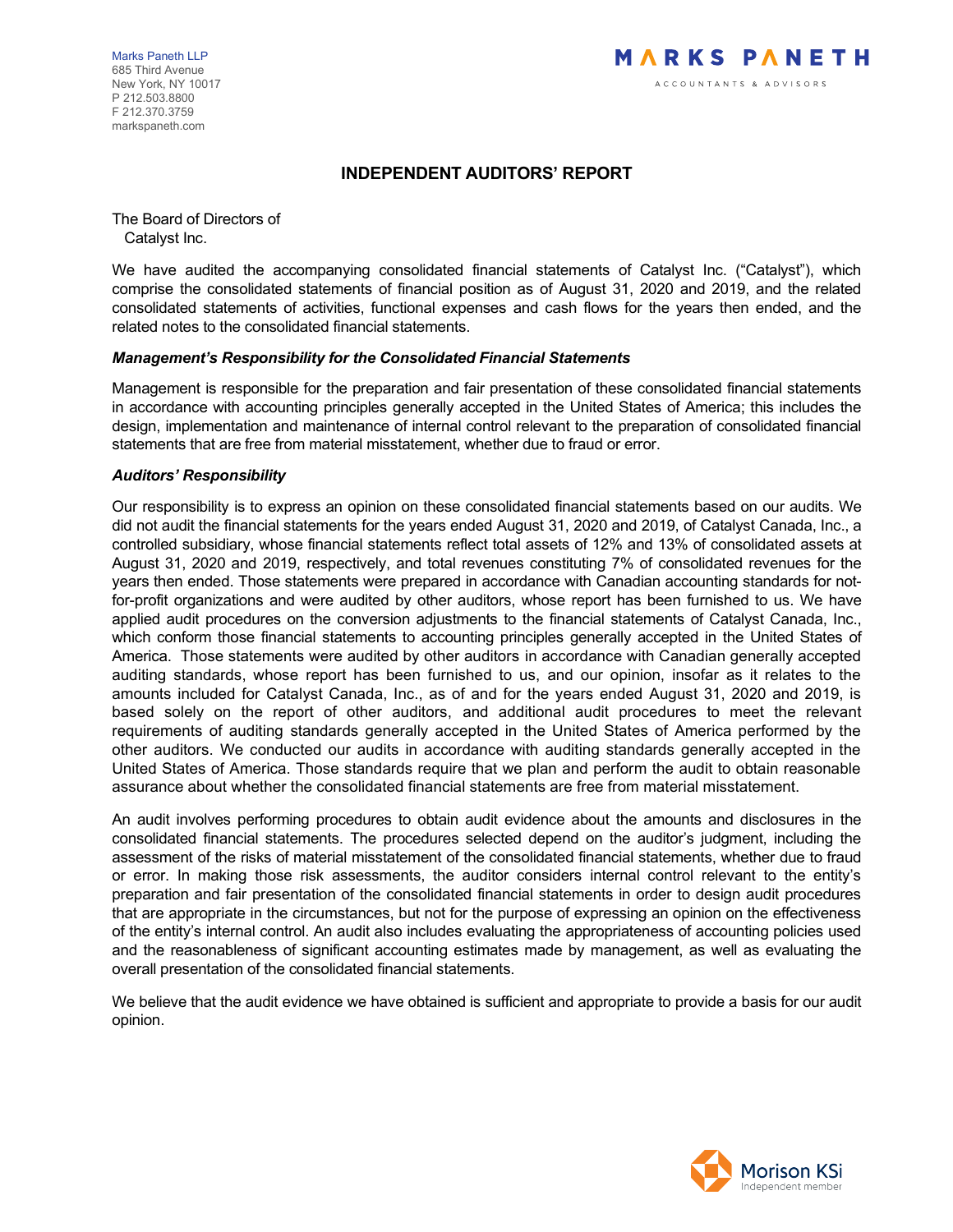#### **Opinion**

In our opinion, based on our audits and the report of the other auditors, the consolidated financial statements referred to above present fairly, in all material respects, the consolidated financial position of Catalyst Inc. as of August 31, 2020 and 2019, and the changes in their net assets and their cash flows for the years then ended in accordance with accounting principles generally accepted in the United States of America.

Marks Pareth LLP

New York, NY February 10, 2021



ACCOUNTANTS & ADVISORS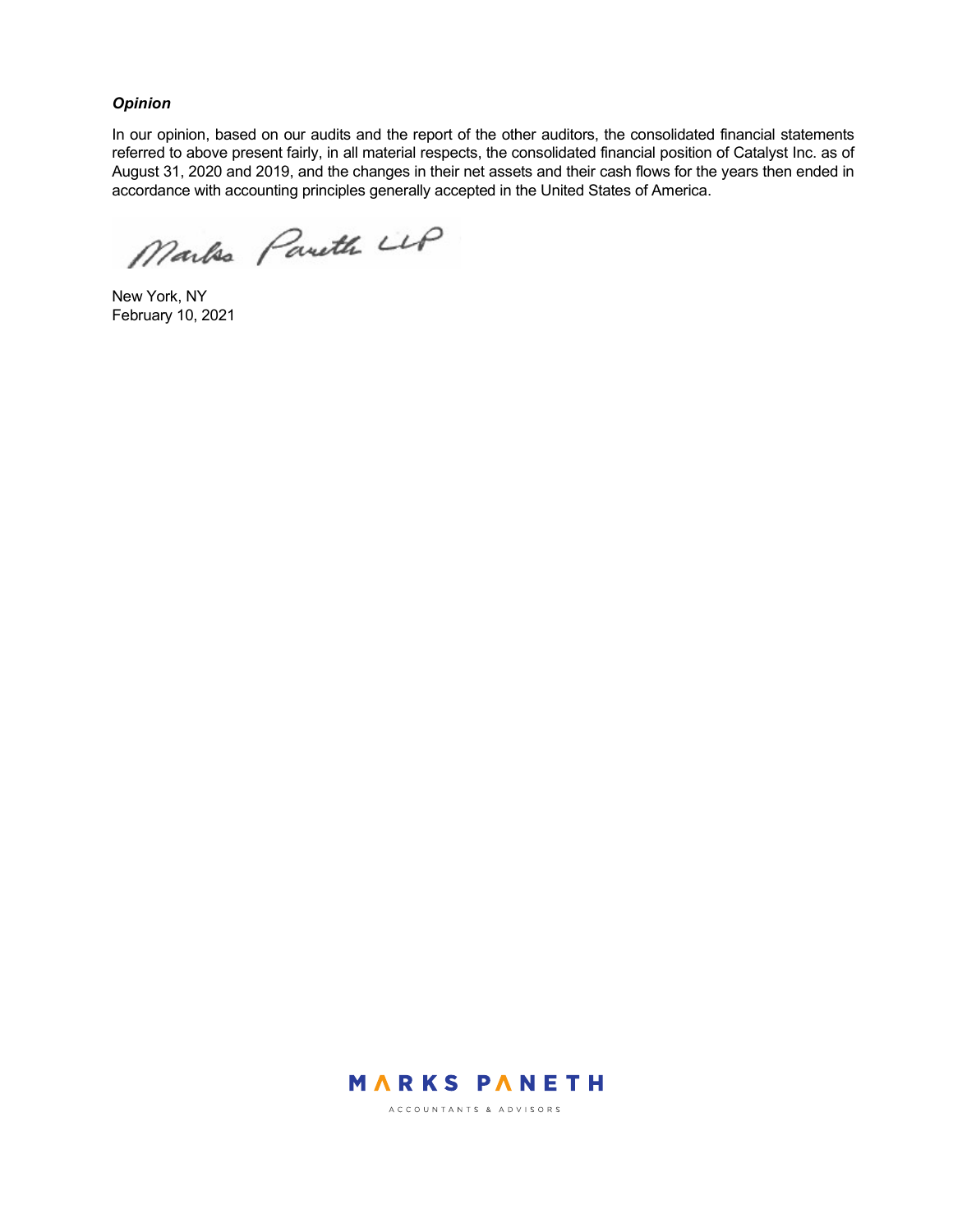## **CATALYST INC. CONSOLIDATED STATEMENTS OF FINANCIAL POSITION AS OF AUGUST 31, 2020 AND 2019**

|                                                                       | 2020                  | 2019                  |
|-----------------------------------------------------------------------|-----------------------|-----------------------|
| <b>ASSETS</b>                                                         |                       |                       |
| Cash (Notes 2G and 12)                                                | \$<br>6,154,282       | \$<br>5,873,895       |
| Grants and contributions receivable, net (Notes 2F and 4)             | 20,088,710            | 13,970,636            |
| Accounts and other receivables (Note 2F)                              | 510,656               | 1,400,754             |
| Investments (Notes 2D, 6 and 12)<br>Prepaid expenses and other assets | 25,235,168<br>343,391 | 20,136,035<br>334,247 |
| Restricted cash (Notes 2G and 11D)                                    | 112,086               | 112,086               |
| Property and equipment, net (Notes 2E, 2H, 5 and 9)                   | 1,191,909             | 1,261,538             |
|                                                                       |                       |                       |
| <b>TOTAL ASSETS</b>                                                   | \$<br>53,636,202      | \$<br>43,089,191      |
| <b>LIABILITIES</b>                                                    |                       |                       |
| Accounts payable and accrued expenses (Note 11F)                      | \$<br>1,972,299       | \$<br>1,435,385       |
| Deferred revenue (Note 2J)                                            | 723,284               | 305,287               |
| Deferred rent obligation (Notes 2I and 11)                            | 996,885               | 1,079,571             |
| Paycheck Protection Program refundable advance (Note 7)               | 1,560,812             |                       |
| <b>TOTAL LIABILITIES</b>                                              | 5,253,280             | 2,820,243             |
| <b>COMMITMENTS AND CONTINGENCIES (Note 11)</b>                        |                       |                       |
| NET ASSETS (Notes 2C and 8)                                           |                       |                       |
| <b>Without Donor Restrictions</b>                                     |                       |                       |
| Invested in property and equipment                                    | 1,191,909             | 1,261,538             |
| Operations                                                            | 11,514,326            | 11,729,751            |
|                                                                       | 12,706,235            | 12,991,289            |
| <b>With Donor Restrictions</b>                                        | 35,676,687            | 27,277,659            |
| <b>TOTAL NET ASSETS</b>                                               | 48,382,922            | 40,268,948            |
| TOTAL LIABILITIES AND NET ASSETS                                      | \$<br>53,636,202      | \$<br>43,089,191      |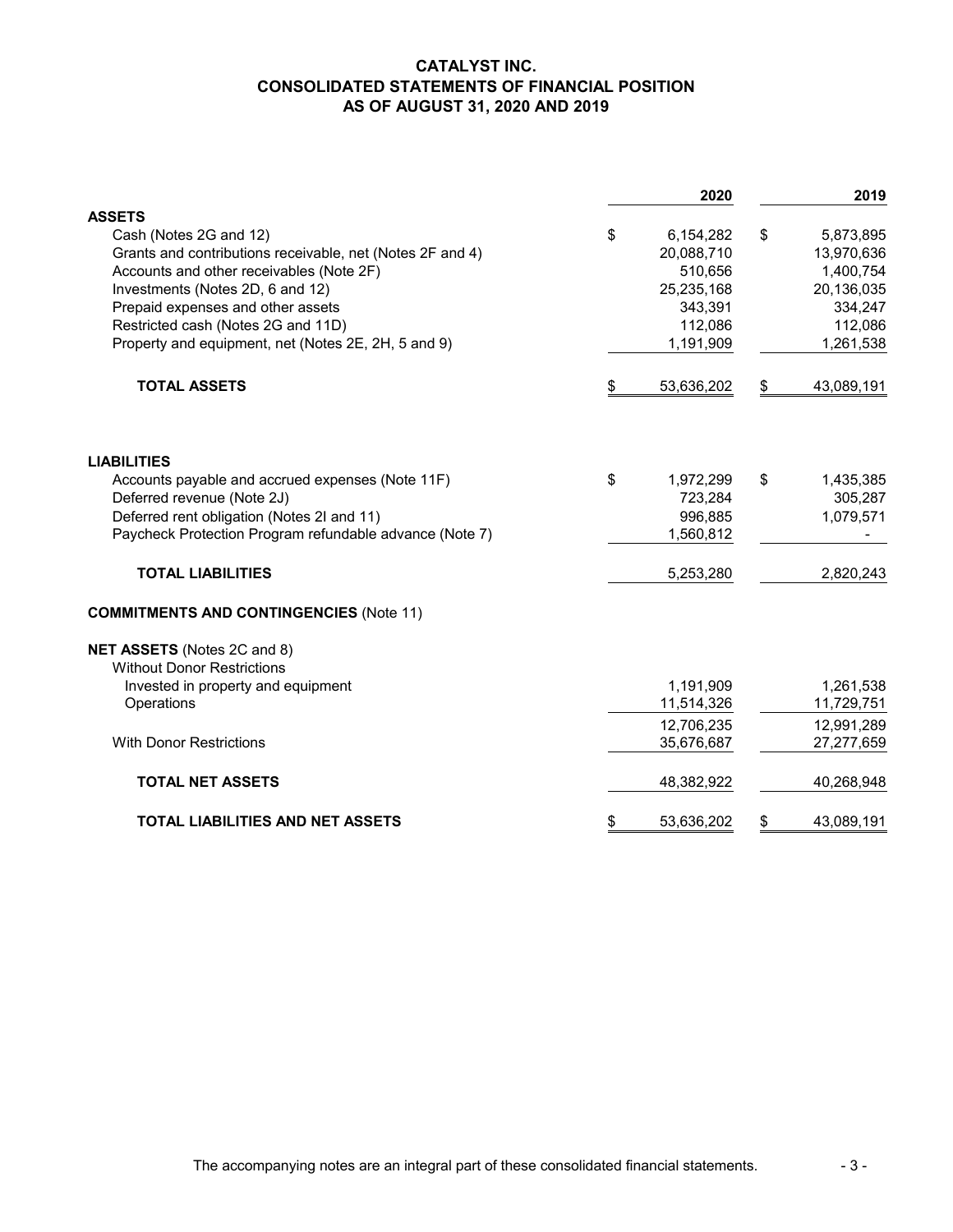#### **CATALYST INC. CONSOLIDATED STATEMENTS OF ACTIVITIES FOR THE YEARS ENDED AUGUST 31, 2020 AND 2019**

|                                                                     |                           | For the Year Ended August 31, 2020 |                   | For the Year Ended August 31, 2019 |                           |                  |  |  |  |
|---------------------------------------------------------------------|---------------------------|------------------------------------|-------------------|------------------------------------|---------------------------|------------------|--|--|--|
|                                                                     | Without                   | With                               | <b>Total</b>      | Without                            | With                      | Total            |  |  |  |
|                                                                     | <b>Donor Restrictions</b> | <b>Donor Restrictions</b>          | 2020              | <b>Donor Restrictions</b>          | <b>Donor Restrictions</b> | 2019             |  |  |  |
| <b>REVENUE AND SUPPORT:</b>                                         |                           |                                    |                   |                                    |                           |                  |  |  |  |
| Contributions and grants (Note 2C)                                  | \$<br>8,664,117 \$        | 13,300,795 \$                      | 21,964,912        | \$<br>7,976,124 \$                 | 16,216,494 \$             | 24,192,618       |  |  |  |
| Special events revenue (net of direct donor benefit costs           |                           |                                    |                   |                                    |                           |                  |  |  |  |
| of \$0 in 2020 and \$415,198 in 2019) (Note 2M)                     | 3,663,200                 | 170,000                            | 3,833,200         | 4,040,583                          | 275,000                   | 4,315,583        |  |  |  |
| Donated services and assets (Notes 2E, 2H and 9)                    | 1,014,326                 |                                    | 1,014,326         | 886,285                            |                           | 886,285          |  |  |  |
| Consulting income (Note 2K)                                         | 380,776                   |                                    | 380,776           | 319,532                            |                           | 319,532          |  |  |  |
| Conference and other events (Note 2K)                               | 236,694                   |                                    | 236,694           | 501,720                            |                           | 501,720          |  |  |  |
| Honoraria and other (Note 2K)                                       | 427,511                   |                                    | 427,511           | 520.461                            |                           | 520,461          |  |  |  |
| UBIL Workshops and Learning Programs (Note 2K)                      | 663,545                   |                                    | 663,545           | 916,569                            |                           | 916,569          |  |  |  |
| MARC Workshops (Note 2K)                                            | 1,757,733                 |                                    | 1,757,733         | 2,017,919                          |                           | 2,017,919        |  |  |  |
| Interest and dividend income (Notes 2D and 6)                       | 206,802                   | 227,413                            | 434,215           | 94,536                             | 318,219                   | 412,755          |  |  |  |
| Realized and unrealized income on investments, net (Notes 2D and 6) | 280,029                   | 1,214,585                          | 1,494,614         | 8,280                              | 185,907                   | 194,187          |  |  |  |
| Net assets released from restrictions (Notes 2C and 8)              | 6,513,765                 | (6, 513, 765)                      |                   | 1,347,413                          | (1,347,413)               |                  |  |  |  |
| <b>TOTAL SUPPORT AND REVENUE</b>                                    | 23,808,498                | 8,399,028                          | 32,207,526        | 18,629,422                         | 15,648,207                | 34,277,629       |  |  |  |
| <b>EXPENSES (Note 2N):</b>                                          |                           |                                    |                   |                                    |                           |                  |  |  |  |
| Program services:                                                   |                           |                                    |                   |                                    |                           |                  |  |  |  |
| National education                                                  | 1,828,121                 |                                    | 1,828,121         | 1,677,037                          |                           | 1,677,037        |  |  |  |
| Global brand and strategic communications                           | 3,951,271                 |                                    | 3.951.271         | 2,282,245                          |                           | 2,282,245        |  |  |  |
| Research                                                            | 2,242,729                 |                                    | 2,242,729         | 1,379,914                          |                           | 1,379,914        |  |  |  |
| Global events                                                       | 1,356,563                 |                                    | 1,356,563         | 1,557,036                          |                           | 1,557,036        |  |  |  |
| Learning and advisory services                                      | 3,917,854                 |                                    | 3,917,854         | 4,719,361                          |                           | 4,719,361        |  |  |  |
| Information center and services                                     | 2,150,059                 |                                    | 2,150,059         | 1,831,986                          |                           | 1,831,986        |  |  |  |
| <b>Total program services</b>                                       | 15,446,597                | $\overline{\phantom{a}}$           | 15,446,597        | 13,447,579                         |                           | 13,447,579       |  |  |  |
| <b>Supporting services:</b>                                         |                           |                                    |                   |                                    |                           |                  |  |  |  |
| Finance and administration                                          | 4.598.141                 |                                    | 4.598.141         | 3.215.526                          |                           | 3.215.526        |  |  |  |
| Development                                                         | 4,048,814                 |                                    | 4,048,814         | 2,255,230                          |                           | 2,255,230        |  |  |  |
| <b>Total supporting services</b>                                    | 8,646,955                 | $\sim$                             | 8,646,955         | 5,470,756                          | $\overline{\phantom{a}}$  | 5,470,756        |  |  |  |
| <b>TOTAL EXPENSES</b>                                               | 24,093,552                |                                    | 24,093,552        | 18,918,335                         |                           | 18,918,335       |  |  |  |
| <b>CHANGE IN NET ASSETS</b>                                         | (285, 054)                | 8,399,028                          | 8,113,974         | (288, 913)                         | 15,648,207                | 15,359,294       |  |  |  |
| Net assets - beginning of year                                      | 12,991,289                | 27,277,659                         | 40,268,948        | 13,280,202                         | 11,629,452                | 24,909,654       |  |  |  |
| NET ASSETS - END OF YEAR                                            | 12,706,235 \$<br>\$       | 35,676,687                         | 48,382,922<br>-\$ | \$<br>12,991,289 \$                | 27,277,659                | 40,268,948<br>\$ |  |  |  |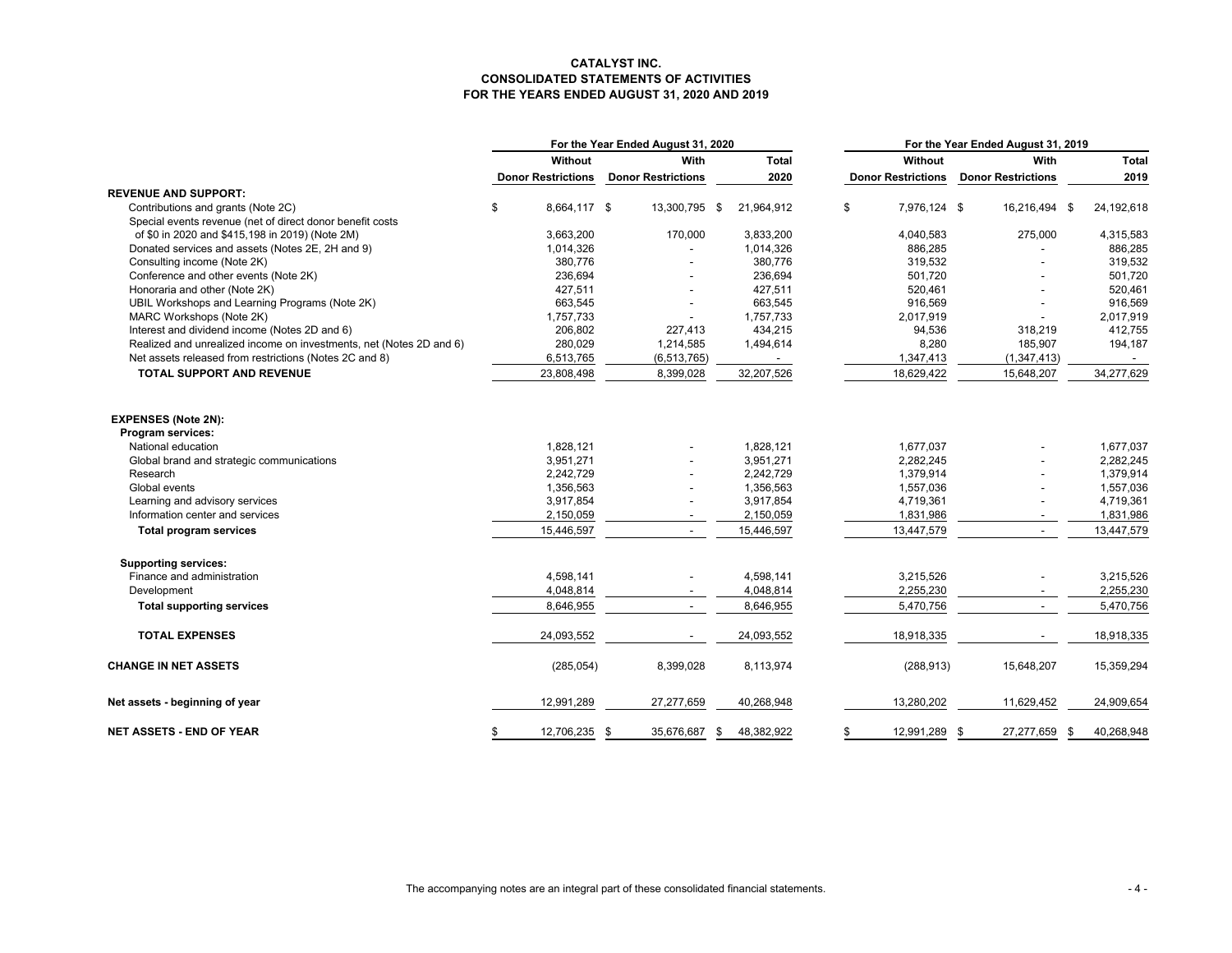#### **CATALYST INC. CONSOLIDATED STATEMENT OF FUNCTIONAL EXPENSES FOR THE YEAR ENDED AUGUST 31, 2020 (With Comparative Totals for 2019)**

|                                                                                                              | For the Year Ended August 31, 2020 |                              |                                                               |                  |      |                  |  |                                             |                            |                                                     |          |                                     |  |                                  |  |                          |  |                                        |                         |               |
|--------------------------------------------------------------------------------------------------------------|------------------------------------|------------------------------|---------------------------------------------------------------|------------------|------|------------------|--|---------------------------------------------|----------------------------|-----------------------------------------------------|----------|-------------------------------------|--|----------------------------------|--|--------------------------|--|----------------------------------------|-------------------------|---------------|
|                                                                                                              |                                    | <b>Program Services</b>      |                                                               |                  |      |                  |  |                                             | <b>Supporting Services</b> |                                                     |          |                                     |  |                                  |  |                          |  |                                        |                         |               |
|                                                                                                              |                                    | <b>National</b><br>Education | <b>Global Brand</b><br>and Strategic<br><b>Communications</b> | Research         |      | Global<br>Events |  | Learning<br>and Advisory<br><b>Services</b> |                            | Information<br><b>Center and</b><br><b>Services</b> |          | Total<br>Program<br><b>Services</b> |  | Finance<br>and<br>Administration |  | <b>Development</b>       |  | Total<br>Supporting<br><b>Services</b> | Total<br>2020           | Total<br>2019 |
| <b>OPERATING EXPENSES:</b>                                                                                   |                                    |                              |                                                               |                  |      |                  |  |                                             |                            |                                                     |          |                                     |  |                                  |  |                          |  |                                        |                         |               |
| Salaries, benefits and payroll taxes                                                                         |                                    | 865,933 \$                   | 1.782.604                                                     | ,445,561<br>- \$ | - \$ | 872,599 \$       |  | 2,231,213 \$                                |                            | 1,196,314                                           | <b>S</b> | 8,394,224 \$                        |  | 3,178,393 \$                     |  | 2,931,026 \$             |  | 6,109,419                              | \$14,503,643            | \$11,199,636  |
| Professional fees (Notes 2E and 9)                                                                           |                                    | 784,634                      | 1,694,685                                                     | 332,731          |      | 113,961          |  | 1,117,987                                   |                            | 156,213                                             |          | 4,200,211                           |  | 554,495                          |  | 457,027                  |  | 1,011,522                              | 5.211.733               | 3,188,575     |
| Pension expense (Note 10)                                                                                    |                                    | 59,393                       | 84.599                                                        | 85.166           |      | 59,167           |  | 97.589                                      |                            | 66.207                                              |          | 452,121                             |  | 146.119                          |  | 180.687                  |  | 326,806                                | 778.927                 | 637,215       |
| Occupancy (Note 11C)                                                                                         |                                    | 27,981                       | 117,956                                                       | 101,582          |      | 51.414           |  | 142.430                                     |                            | 85,500                                              |          | 526,863                             |  | 164,788                          |  | 179,977                  |  | 344,765                                | 871.628                 | 855,963       |
| Printing, typesetting and design                                                                             |                                    |                              | 5.740                                                         | 550              |      | 61,008           |  | 48,000                                      |                            | 550                                                 |          | 115,848                             |  |                                  |  |                          |  | $\sim$                                 | 115,848                 | 202,522       |
| Supplies                                                                                                     |                                    | 1,925                        | 2,450                                                         | 1.933            |      | 2,968            |  | 3,557                                       |                            | 12,520                                              |          | 25,353                              |  | 3,115                            |  | 4,353                    |  | 7.468                                  | 32.821                  | 47,412        |
| Postage and shipping                                                                                         |                                    | 311                          | 3.359                                                         | 1.675            |      | 4.029            |  | 2,352                                       |                            | 1.523                                               |          | 13.249                              |  | 2.770                            |  | 2,593                    |  | 5.363                                  | 18.612                  | 13,302        |
| Books and subscriptions                                                                                      |                                    | 17.887                       | 51,604                                                        | 1.955            |      | 2.866            |  | 2,696                                       |                            | 34.713                                              |          | 111.721                             |  | 54,082                           |  | 8.877                    |  | 62.959                                 | 174.680                 | 69,833        |
| Meetings, conferences and travel                                                                             |                                    | 50,975                       | 33,328                                                        | 111,313          |      | 20,077           |  | 63,424                                      |                            | 19,933                                              |          | 299,050                             |  | 7,666                            |  | 105,032                  |  | 112,698                                | 411.748                 | 944,009       |
| Repairs and maintenance                                                                                      |                                    | 2,528                        | 6,170                                                         | 61,115           |      | 2,883            |  | 6,878                                       |                            | 368,848                                             |          | 448,422                             |  | 59,863                           |  | 8,612                    |  | 68,475                                 | 516.897                 | 360,722       |
| Telephone                                                                                                    |                                    | 1.695                        | 1.091                                                         | 1.302            |      | 2.003            |  | 1.703                                       |                            | 74.795                                              |          | 82,589                              |  | 1.224                            |  | 5,528                    |  | 6.752                                  | 89.341                  | 129.991       |
| Depreciation and amortization (Note 5)                                                                       |                                    | 11,989                       | 48,796                                                        | 41.195           |      | 17.418           |  | 63,331                                      |                            | 39,338                                              |          | 222,067                             |  | 74,480                           |  | 64.412                   |  | 138,892                                | 360.959                 | 383,165       |
| Conference expense                                                                                           |                                    |                              | $\overline{\phantom{a}}$                                      | 27,104           |      | 102,621          |  | $\overline{\phantom{a}}$                    |                            | $\overline{\phantom{a}}$                            |          | 129,725                             |  |                                  |  | $\overline{\phantom{a}}$ |  | $\sim$                                 | 129.725                 | 386,234       |
| Uncollectable contributions                                                                                  |                                    |                              |                                                               | $\sim$           |      | $\sim$           |  |                                             |                            | $\overline{\phantom{a}}$                            |          |                                     |  | 219,859                          |  | 46,367                   |  | 266,226                                | 266,226                 | 85,728        |
| Other                                                                                                        |                                    | 2,870                        | 118,889                                                       | 29,547           |      | 43,549           |  | 136.694                                     |                            | 93,605                                              |          | 425,154                             |  | 131,287                          |  | 54,323                   |  | 185,610                                | 610,764                 | 829,226       |
| <b>TOTAL EXPENSES</b>                                                                                        |                                    | .828,121                     | 3,951,271                                                     | 2.242.729        |      | 1,356,563        |  | 3.917.854                                   |                            | 2.150.059                                           |          | 15.446.597                          |  | 4,598,141                        |  | 4,048,814                |  | 8.646.955                              | 24,093,552              | 19,333,533    |
| Less: Direct cost of special events reported net of<br>revenue on the consolidating statements of activities |                                    |                              |                                                               |                  |      |                  |  |                                             |                            |                                                     |          |                                     |  |                                  |  |                          |  |                                        |                         | (415, 198)    |
| <b>TOTAL EXPENSES</b>                                                                                        | $$^{\circ}$ 1                      | 1,828,121                    | 3,951,271<br>- \$                                             | \$2,242,729      |      | \$1,356,563      |  | 3,917,854                                   | - \$                       | 2,150,059                                           |          | $$15,446,597$ \$                    |  | 4,598,141 \$                     |  | 4,048,814                |  |                                        | 8,646,955 \$ 24,093,552 | \$18,918,335  |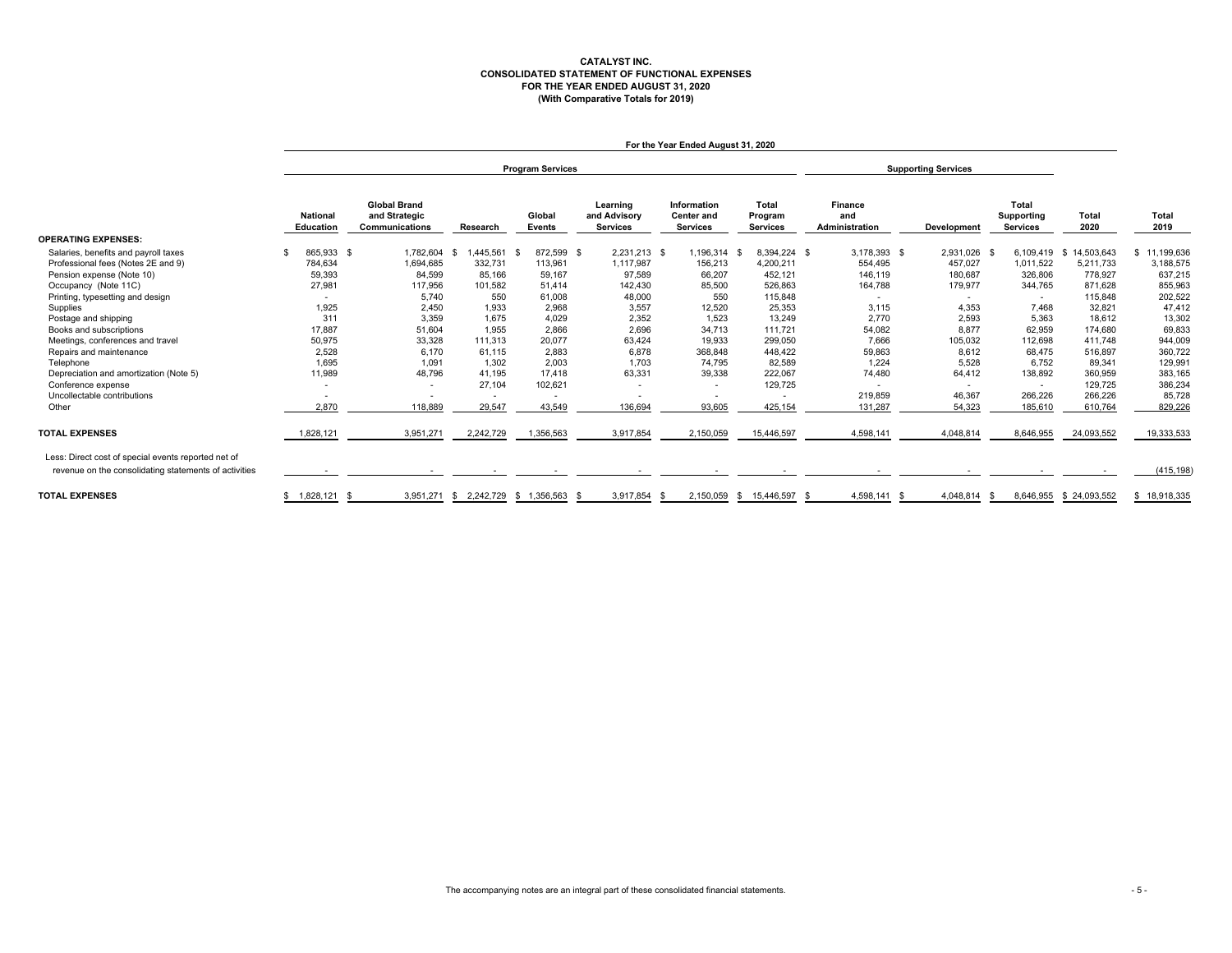#### **CATALYST, INC. CONSOLIDATED STATEMENT OF FUNCTIONAL EXPENSES FOR THE YEAR ENDED AUGUST 31, 2019**

|                                                                                                              |                              | For the Year Ended August 31, 2019 |                                                        |  |              |  |                  |  |                                             |      |                                                     |                                     |                                         |                          |      |                                        |                         |
|--------------------------------------------------------------------------------------------------------------|------------------------------|------------------------------------|--------------------------------------------------------|--|--------------|--|------------------|--|---------------------------------------------|------|-----------------------------------------------------|-------------------------------------|-----------------------------------------|--------------------------|------|----------------------------------------|-------------------------|
|                                                                                                              |                              | <b>Program Services</b>            |                                                        |  |              |  |                  |  | <b>Supporting Services</b>                  |      |                                                     |                                     |                                         |                          |      |                                        |                         |
|                                                                                                              | <b>National</b><br>Education |                                    | <b>Global Brand</b><br>and Strategic<br>Communications |  | Research     |  | Global<br>Events |  | Learning<br>and Advisory<br><b>Services</b> |      | Information<br><b>Center and</b><br><b>Services</b> | Total<br>Program<br><b>Services</b> | <b>Finance</b><br>and<br>Administration | Development              |      | Total<br>Supporting<br><b>Services</b> | Total<br>2019           |
| <b>OPERATING EXPENSES:</b>                                                                                   |                              |                                    |                                                        |  |              |  |                  |  |                                             |      |                                                     |                                     |                                         |                          |      |                                        |                         |
| Salaries, benefits and payroll taxes                                                                         | 880,359 \$                   |                                    | 1,308,390 \$                                           |  | 993,568 \$   |  | 690,161 \$       |  | 2,872,250 \$                                |      | ,029,820<br>- \$                                    | 7,774,548 \$                        | 2,078,371 \$                            | 1,346,717 \$             |      | 3,425,088                              | 11,199,636<br>-96       |
| Professional fees (Notes 2E and 9)                                                                           | 647,325                      |                                    | 606,067                                                |  | 2.841        |  | 38,647           |  | 857.015                                     |      | 47.247                                              | 2,199,142                           | 684.283                                 | 305,150                  |      | 989.433                                | 3,188,575               |
| Pension expense (Note 10)                                                                                    | 18,048                       |                                    | 71,699                                                 |  | 67,627       |  | 45,820           |  | 164,679                                     |      | 72,742                                              | 440,615                             | 123,541                                 | 73,059                   |      | 196,600                                | 637,215                 |
| Occupancy (Note 11C)                                                                                         | 32,609                       |                                    | 115,662                                                |  | 84,394       |  | 58,675           |  | 131,906                                     |      | 107,365                                             | 530,611                             | 156,607                                 | 168,745                  |      | 325.352                                | 855,963                 |
| Printing, typesetting and design                                                                             |                              |                                    | 7.742                                                  |  |              |  | 194,780          |  | $\sim$                                      |      |                                                     | 202,522                             |                                         |                          |      | $\sim$                                 | 202,522                 |
| Supplies                                                                                                     | 2,292                        |                                    | 4,844                                                  |  | 3,044        |  | 6,280            |  | 5,499                                       |      | 14,225                                              | 36,184                              | 5,421                                   | 5,807                    |      | 11.228                                 | 47,412                  |
| Postage and shipping                                                                                         | 299                          |                                    | 804                                                    |  | 526          |  | 5,686            |  | 1,331                                       |      | 1.471                                               | 10,117                              | 1,758                                   | 1.427                    |      | 3,185                                  | 13,302                  |
| Books and subscriptions                                                                                      | 4,526                        |                                    | 14,657                                                 |  | 405          |  | 558              |  | 747                                         |      | 26,569                                              | 47,462                              | 6,118                                   | 16,253                   |      | 22,371                                 | 69,833                  |
| Meetings, conferences and travel                                                                             | 51,400                       |                                    | 19,421                                                 |  | 88,385       |  | 47,011           |  | 132,116                                     |      | 21,074                                              | 359,407                             | 8,477                                   | 576,125                  |      | 584,602                                | 944,009                 |
| Repairs and maintenance                                                                                      | 1.284                        |                                    | 4.552                                                  |  | 63,861       |  | 1.779            |  | 5.401                                       |      | 249.176                                             | 326,053                             | 26.314                                  | 8.355                    |      | 34,669                                 | 360,722                 |
| Telephone                                                                                                    | 1,921                        |                                    | 1,164                                                  |  | 1,066        |  | 2,593            |  | 3.340                                       |      | 112,715                                             | 122,799                             | 1,545                                   | 5,647                    |      | 7,192                                  | 129,991                 |
| Depreciation and amortization (Note 5)                                                                       | 8,993                        |                                    | 33,037                                                 |  | 32,835       |  | 12,630           |  | 176,992                                     |      | 32,520                                              | 297,007                             | 44,670                                  | 41,488                   |      | 86,158                                 | 383,165                 |
| Conference expense                                                                                           | ٠                            |                                    | ٠                                                      |  |              |  | 386,234          |  | $\blacksquare$                              |      | $\blacksquare$                                      | 386,234                             |                                         | $\overline{\phantom{a}}$ |      | $\sim$                                 | 386,234                 |
| Uncollectable Contributions                                                                                  |                              |                                    |                                                        |  |              |  |                  |  |                                             |      |                                                     |                                     | 9,150                                   | 76,578                   |      | 85,728                                 | 85,728                  |
| Other                                                                                                        | 27,981                       |                                    | 94,206                                                 |  | 41,362       |  | 66.182           |  | 368.085                                     |      | 117.062                                             | 714,878                             | 69.271                                  | 45.077                   |      | 114.348                                | 829,226                 |
| <b>Total Costs</b>                                                                                           | 1,677,037                    |                                    | 2,282,245                                              |  | 1,379,914    |  | 1,557,036        |  | 4,719,361                                   |      | 1,831,986                                           | 13,447,579                          | 3,215,526                               | 2,670,428                |      | 5,885,954                              | 19,333,533              |
| Less: Direct cost of special events reported net of<br>revenue on the consolidating statements of activities |                              |                                    |                                                        |  |              |  |                  |  |                                             |      |                                                     |                                     |                                         | (415, 198)               |      | (415, 198)                             | (415, 198)              |
| <b>TOTAL EXPENSES</b>                                                                                        | 1.677.037 \$                 |                                    | 2,282,245 \$                                           |  | 1,379,914 \$ |  | 1.557.036 \$     |  | 4.719.361                                   | - \$ | 1.831.986<br>- \$                                   | 13.447.579 \$                       | 3.215.526 \$                            | 2.255.230                | - 96 |                                        | 5.470.756 \$ 18.918.335 |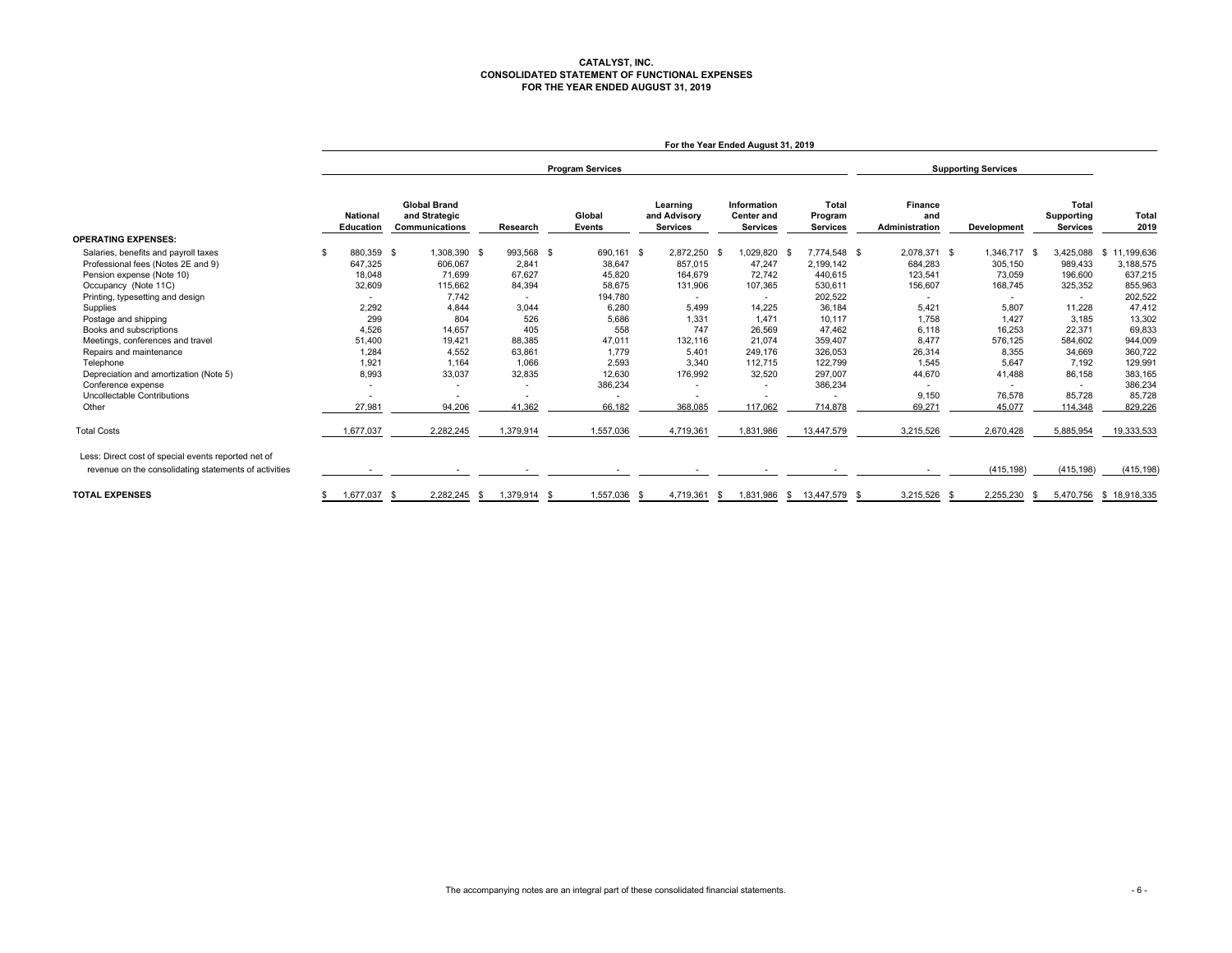## **CATALYST, INC. CONSOLIDATED STATEMENTS OF CASH FLOWS FOR THE YEARS ENDED AUGUST 31, 2020 AND 2019**

|                                                                               | 2020                 | 2019             |
|-------------------------------------------------------------------------------|----------------------|------------------|
| <b>CASH FLOWS FROM OPERATING ACTIVITIES:</b>                                  |                      |                  |
| Change in net assets                                                          | \$<br>8,113,974      | \$<br>15,359,294 |
| Adjustments to reconcile change in net assets to                              |                      |                  |
| net cash provided by operating activities:                                    |                      |                  |
| Depreciation and amortization                                                 | 360,959              | 383,165          |
| Realized (gain) loss on investment sales                                      | (596, 344)           | 95,624           |
| Unrealized gain on investments                                                | (1,018,924)          | (382, 024)       |
| Write off of uncollectable contributions                                      | 266,226              | 85,728           |
| Change in discount on contributions receivable                                | 79,174               | 318,402          |
| Contributed property and equipment                                            | (119, 259)           |                  |
| Subtotal                                                                      | 7,085,806            | 15,860,189       |
| Changes in operating assets and liabilities:                                  |                      |                  |
| (Increase) or decrease in assets:                                             |                      |                  |
| Grants and contributions receivable                                           | (6,463,474)          | (11, 776, 593)   |
| Accounts and other receivables                                                | 890,098              | (160, 202)       |
| Prepaid expenses and other assets                                             | (9, 144)             | 312,486          |
| Increase or (decrease) in liabilities:                                        |                      |                  |
| Accounts payable and accrued expenses                                         | 536,914              | 19,181           |
| Deferred revenue                                                              | 417,997              | 18,149           |
| Deferred rent obligation                                                      | (82, 686)            | (82, 932)        |
| Paycheck Protection Program refundable advance                                | 1,560,812            |                  |
| <b>Net Cash Provided by Operating Activities</b>                              | 3,936,323            | 4,190,278        |
| <b>CASH FLOWS FROM INVESTING ACTIVITIES:</b>                                  |                      |                  |
| Purchases of investments                                                      | (13,590,363)         | (9,012,533)      |
| Proceeds from investment sales                                                | 10,106,498           | 6,205,289        |
| Purchases of property and equipment                                           | (172, 071)           | (154, 751)       |
| <b>Net Cash Used in Investing Activities</b>                                  | (3,655,936)          | (2,961,995)      |
| NET INCREASE IN CASH AND RESTRICTED CASH                                      | 280,387              | 1,228,283        |
| Cash and restricted cash - beginning of year                                  | 5,985,981            | 4,757,698        |
| CASH AND RESTRICTED CASH - END OF YEAR                                        | \$<br>6,266,368      | \$<br>5,985,981  |
| <b>Supplemental Disclosure of Cash Flow Information:</b><br><b>Taxes Paid</b> | \$                   | \$<br>76,922     |
| <b>Non-Cash Investing and Financing Activities:</b>                           |                      |                  |
| Contributed property and equipment                                            |                      |                  |
|                                                                               | \$<br><u>119,259</u> | \$               |

The accompanying notes are an integral part of these consolidated financial statements.  $\overline{\phantom{a}}$  - 7 -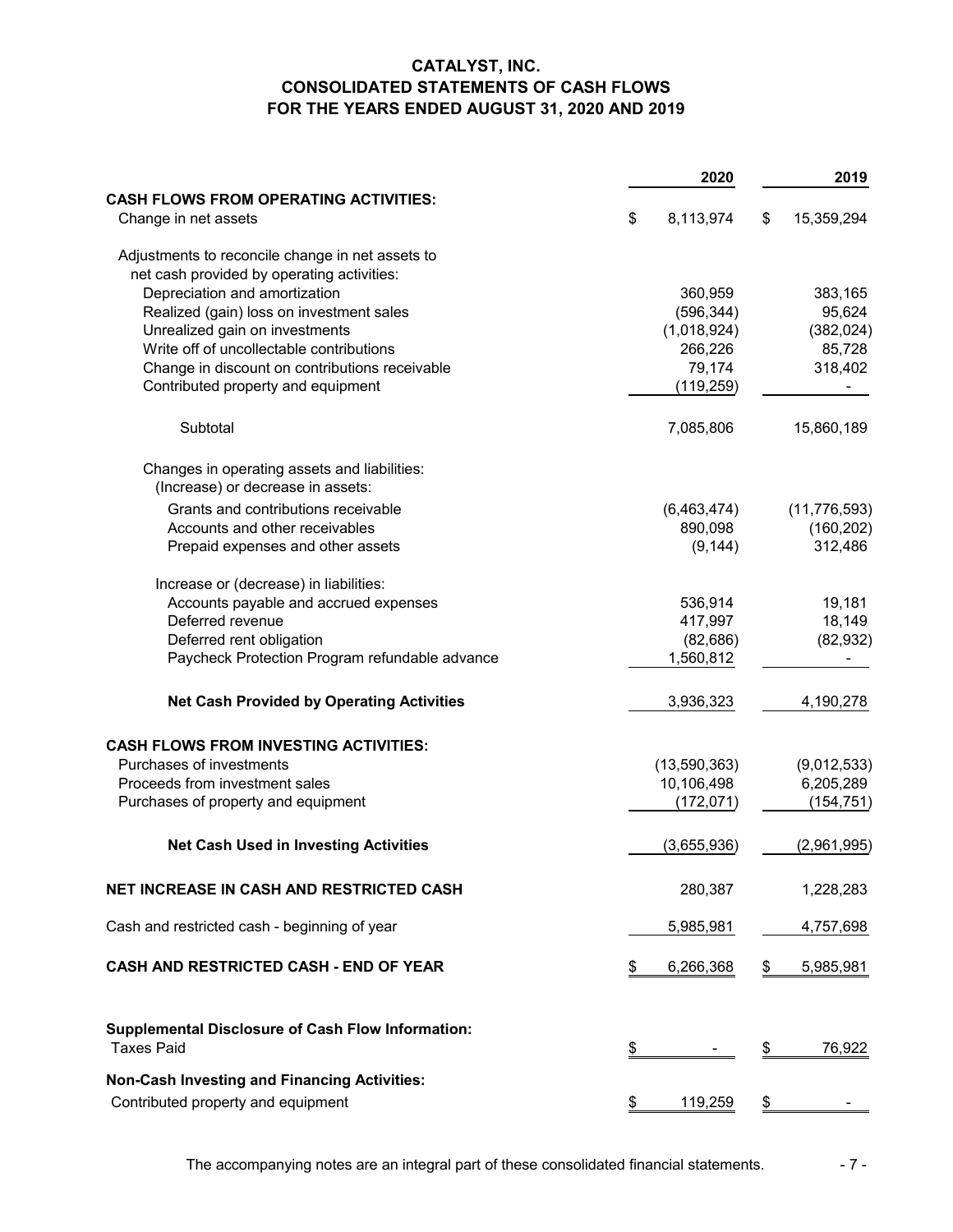#### NOTE 1 – ORGANIZATION AND NATURE OF ACTIVITIES

Catalyst Inc. is a leading nonprofit with a mission to accelerate progress for women through workplace inclusion. Catalyst Canada, Inc. ("Catalyst Canada") was incorporated on December 27, 2000 to fulfill the mission of Catalyst in Canada and is controlled by Catalyst Inc. Catalyst Europe AG ("Catalyst Europe") was incorporated on June 22, 2006 to fulfill the mission of Catalyst in Europe. Catalyst Women Research and Consultancy India Private Limited ("Catalyst India") was incorporated on September 14, 2011 to fulfill the mission of Catalyst in India. Catalyst Australia Women Research and Consulting Limited ("Catalyst Australia") was incorporated on June 3, 2013 to fulfill the mission of Catalyst in Australia. Catalyst Japan Women Research and Consulting Limited ("Catalyst Japan") was incorporated on May 6, 2014 to fulfill the mission of Catalyst in Japan. The accompanying consolidated financial statements include the accounts of Catalyst Inc., Catalyst Canada, Catalyst Europe, Catalyst India, Catalyst Australia and Catalyst Japan (collectively, "Catalyst"). These entities are controlled by Catalyst Inc.

In January 2018, Catalyst determined that it intended to cease operations in Catalyst Japan and Catalyst India. Catalyst Japan was closed during the year ended August 31, 2019 and Catalyst India was closed during the year ended August 31, 2020.

Descriptions of Catalyst's major programs and supporting services are as follows:

- National Education National Education fosters awareness and informs decision makers of the changing role and needs of women in the workplace by promoting Catalyst's mission of advancing women in business and the professions, Catalyst's research, and services. National Education also includes the execution of strategic plans to expand the reach of Catalyst's mission in the North American, European and Asian business communities.
- Global Brand and Strategic Communications The Global Brand and Strategic Communications Department creates and executes strategies to increase Catalyst's visibility globally by developing and strengthening its brand, products and services. The Department is responsible for editing, designing and producing all products, publications and collateral materials, and for building public education and awareness of Catalyst's work through media relations, marketing opportunities and social media campaigns, as well as initiatives like the Catalyst CEO Champions For Change.
- Research The Research team conducts applied research to promote gender, racial and ethnic inclusion in workplaces around the world. This research culminates in published studies that include findings from interviews, focus groups and surveys, as well as company best practices and recommendations for companies and firms creating equitable and inclusive workplaces for women and men. Catalyst conducts research globally and has produced reports specific to the United States, Canada, Europe, India, Australia, Japan and Mexico.
- Global Events The Global Events department is responsible for Catalyst's in-person and virtual convening and community engagement initiatives. Catalyst's Events also include Recognition Programs, such as the largest annual Catalyst event – the Catalyst Awards Conference and Dinner, which brings together more than 2,000 individuals, including some of the most influential CEO's, business executives, world leaders, and media representatives.
- Consulting Services Consulting Services is the department charged with fostering impact through a variety of services, benefits and activities. It drives engagement and impact through: Consulting Services, Vital Signs and leadership of the CEO Summit franchise. It supports Catalyst's relationships with donors through involvement with relationship managers. The team also contributes to Catalyst's knowledge development through the Insight Loop, focusing on Impact Metrics and by scaling insights from consulting work into publications, tools, communications and events. During the year ended August 31, 2020, expenses related to this program were added to Learning and Advisory Services.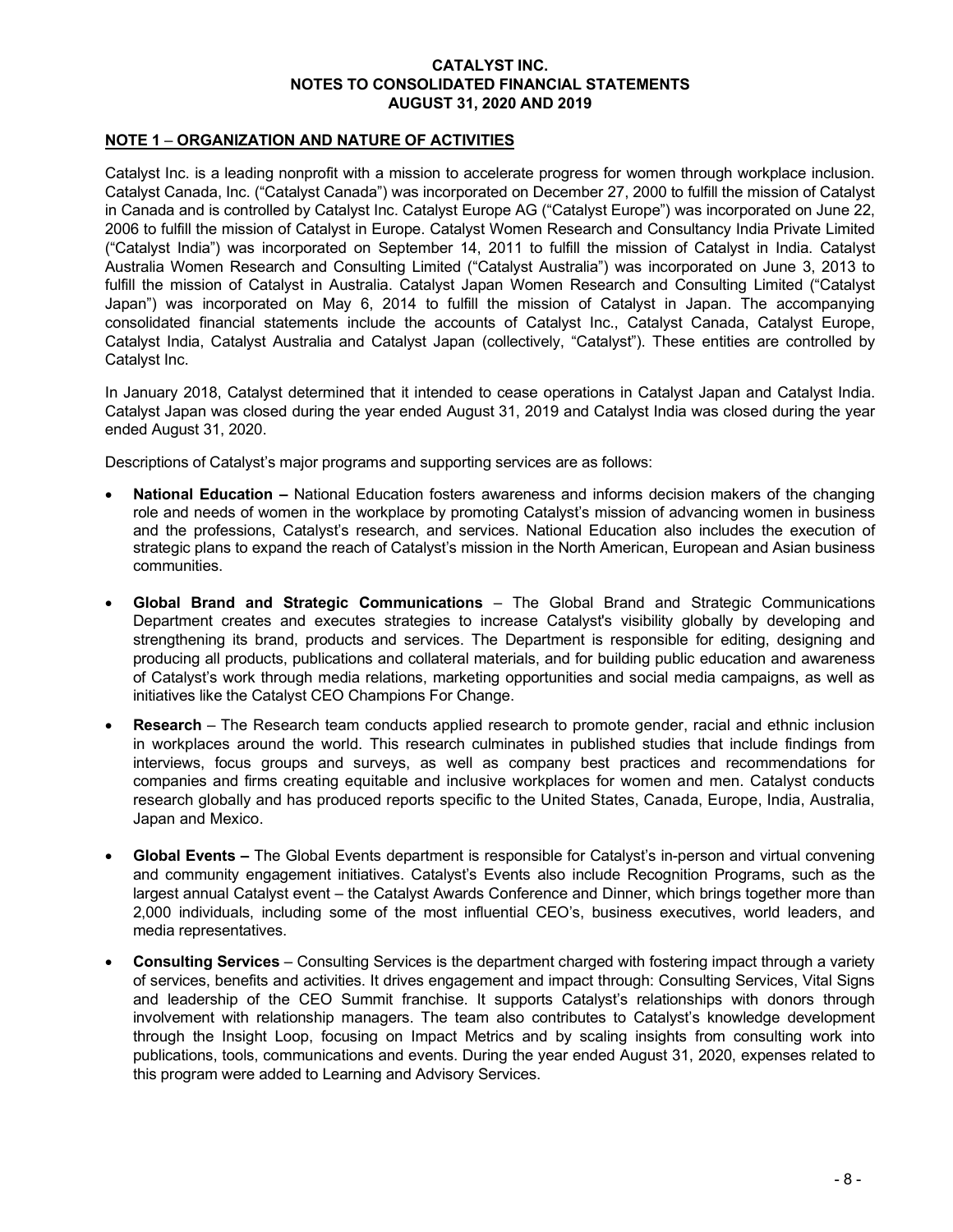#### NOTE 1 – ORGANIZATION AND NATURE OF ACTIVITIES (Continued)

- Learning and Advisory Services ("LAS") The LAS team is responsible for the development and delivery of fee-for-service workshops, programming, and advisory services designed to accelerate progress for women in the workplace and enhance workplace inclusion. Catalyst's offerings and solutions reach clients globally through individual awareness building, shifting mindsets and behaviors, and developing commitment to action plans. Foundational programs include the Men Advocating Real Change ("MARC") initiative, which meets men where they are to help build partnerships across gender, and Lead for Equity & Inclusion ("LEI") workshops and online/self-paced learning, which help individuals and leaders across levels learn how to overcome bias and foster greater workplace inclusion. Advisory Services fosters client impact through a variety of services, benefits, and activities, including strategic consulting engagements, specialized programming, and diagnostic tools. Through in-person and virtual workshops and a full suite of client programming, LAS solutions reach tens of thousands of individuals globally across a variety of supporter organizations.
- Information Center and Services The Information Center responds to public queries on the topic of advancing women and building inclusive workplaces, and it creates knowledge products that increase understanding on topics related to diversity and inclusion. The Information Center provides efficient, valuable information to Catalyst donors, the media and those who formulate public policy.
- Finance and Administration Finance and Administration maintains operational, administrative and financial responsibility for Catalyst.
- Development Development enlists corporate, individual, governmental and foundation contributions for general support and special research projects. The department manages relationships with sponsors headquartered in the United States, Canada, Europe, India, Australia and Japan.

#### NOTE 2 – SUMMARY OF SIGNIFICANT ACCOUNTING POLICIES

- A. Catalyst's consolidated financial statements have been prepared on the accrual basis of accounting. Catalyst adheres to accounting principles generally accepted in the United States of America ("U.S. GAAP").
- B. The consolidated financial statements include the accounts of Catalyst Inc., Catalyst Canada, Catalyst Europe, Catalyst India and Catalyst Australia. Upon consolidation, all significant intercompany balances and transactions are eliminated.
- C. Contributions are recognized when the donor makes a promise to give to Catalyst that is, in substance, unconditional. Conditional contributions and promises to give, those with a measurable performance or other barrier and a right of return, are not recognized as support until the conditions on which they depend are substantially met.

Catalyst reports contributions as net assets without donor restrictions unless they are received with donor stipulations that limit the use of the donated assets; such assets are considered net assets with donor restrictions. When a donor restriction expires, that is, when a stipulated time restriction ends or purpose restriction is accomplished, net assets with donor restrictions are reclassified to net assets without donor restrictions and reported in the consolidated statements of activities as net assets released from donor restrictions. Net assets with donor restrictions were released from restrictions by incurring expenses and satisfying time restrictions, thereby satisfying the restricted purposes of providing program services as specified by the donors.

Catalyst reports gifts of cash and other assets as net assets with donor restrictions to be held in perpetuity when use by Catalyst is limited by donor-imposed stipulations that neither expire by the passage of time nor can be fulfilled or otherwise removed by actions of Catalyst. Earnings on the reserve fund component of certain net assets with donor restrictions to be held in perpetuity can be borrowed for research projects, as described in Note 8. Additionally, interest earned on net assets with donor restrictions to be held in perpetuity for research project centers can be used to support the activities on the research centers as described in Note 8.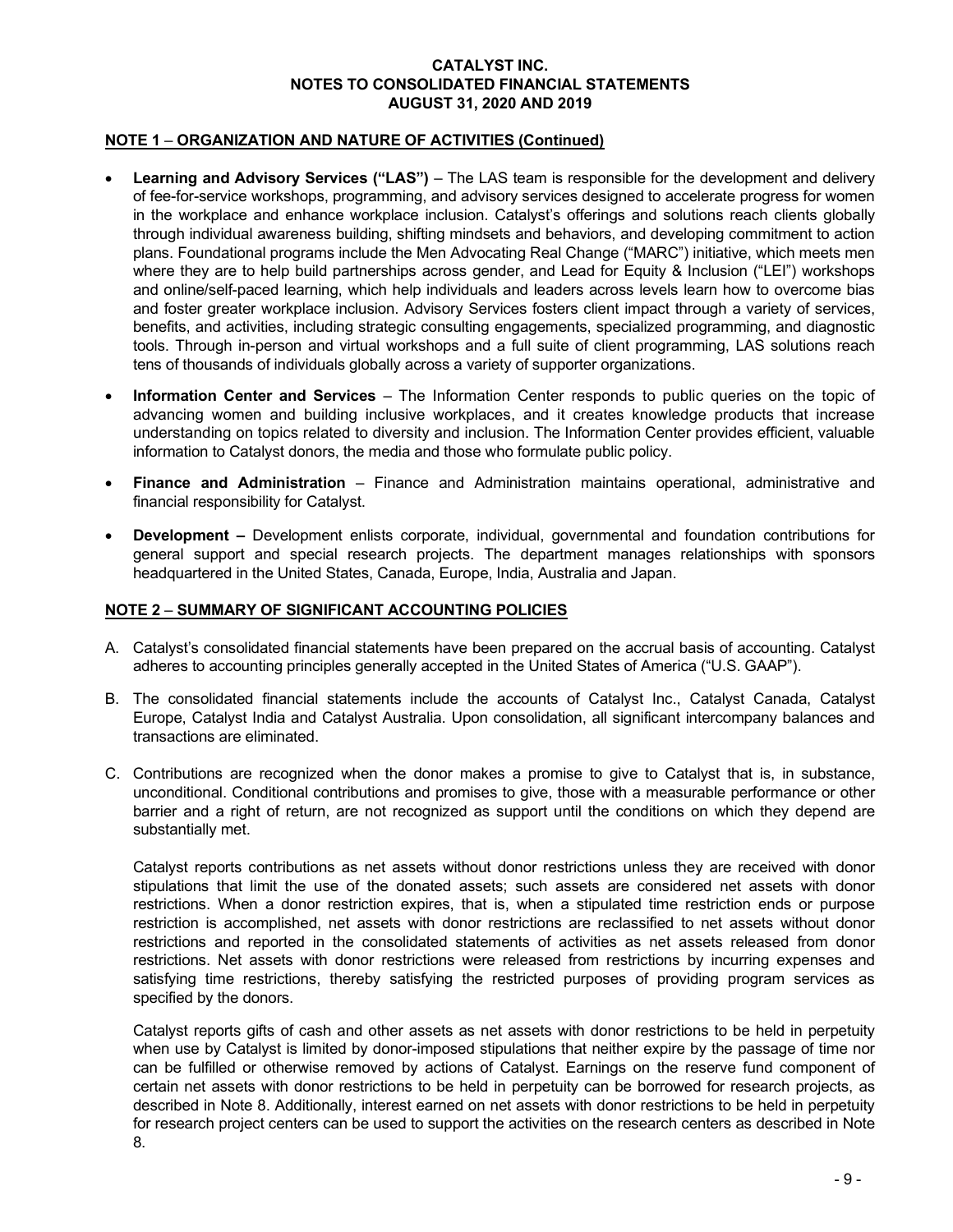#### NOTE 2 – SUMMARY OF SIGNIFICANT ACCOUNTING POLICIES (Continued)

Contributions are accounted for under Financial Accounting Standards Board ("FASB") Accounting Standards Update ("ASU") 2018-08, Clarifying the Scope and Accounting Guidance for Contributions Received and Contributions Made (Topic 958). As of August 31, 2020 and 2019, Catalyst had no conditional contributions that have not been recorded in the accompanying consolidated financial statements.

- D. Investments are stated at their fair values. Realized and unrealized gains and losses are recognized as changes in net assets in the period in which they occur and investment income is recognized as revenue in the period earned. In order to increase consistency and comparability in fair value measurements, a fair value hierarchy prioritizes observable and unobservable inputs used to measure fair value into three levels, as described below:
	- Level 1 Valuations for assets and liabilities that can be obtained from readily available active pricing sources for market transactions involving identical assets or liabilities.
	- Level 2 Valuations for assets and liabilities traded in less active dealer or broker markets. Valuations are obtained from third-party pricing services for similar assets or liabilities.
	- Level 3 Valuations for assets and liabilities that are derived from other valuation methodologies, including option pricing models, discounted cash flow models or similar techniques, and not based on market exchange, dealer, or broker-traded transactions.

The availability of observable market data is monitored to assess the appropriate classification of financial instruments within the fair value hierarchy. Changes in economic conditions or model-based valuation techniques may require the transfer of financial instruments from one fair value level to another. In such instances, the transfer is reported at the end of the reporting period.

Catalyst evaluates the significance of transfers between levels based upon the nature of the financial instrument and the size of the transfer relative to total net assets. For the years ended August 31, 2020 and 2019, there were no transfers.

Fair value measurements are based on the price that would be received to sell an asset or paid to transfer a liability in an orderly transaction between market participants at the measurement date. In order to increase consistency and comparability in fair value measurements, a fair value hierarchy prioritizes observable and unobservable inputs used to measure fair value into the three levels described above.

- E. Donated services are recognized in the consolidated financial statements if the services enhance or create non-financial assets or require specialized skills and are provided by individuals possessing those skills and would typically need to be purchased if not provided by donation. Donated goods or contributions of use of facilities are recognized at their estimated fair value.
- F. Catalyst has determined that an allowance of \$267,028 and \$214,609, respectively, was necessary for uncollectible grants and contributions receivable and no allowance for accounts and other receivables was necessary as of August 31, 2020 and 2019. Such estimates are based on management's assessments of the creditworthiness of its donors, the aged basis of its receivables, as well as current economic conditions and historical information.
- G. Catalyst considers all highly liquid investments with maturities of three months or less when acquired, to be cash equivalents, except for cash and money market funds contained in Catalyst's investment portfolio. Restricted cash consists of collateral for the letter of credit issued to the landlord and maintained at the bank (Note 11D). The following table provides a reconciliation of cash and restricted cash reported within the consolidated statements of financial position that sum to the total of the same such amounts shown in the consolidated statements of cash flows.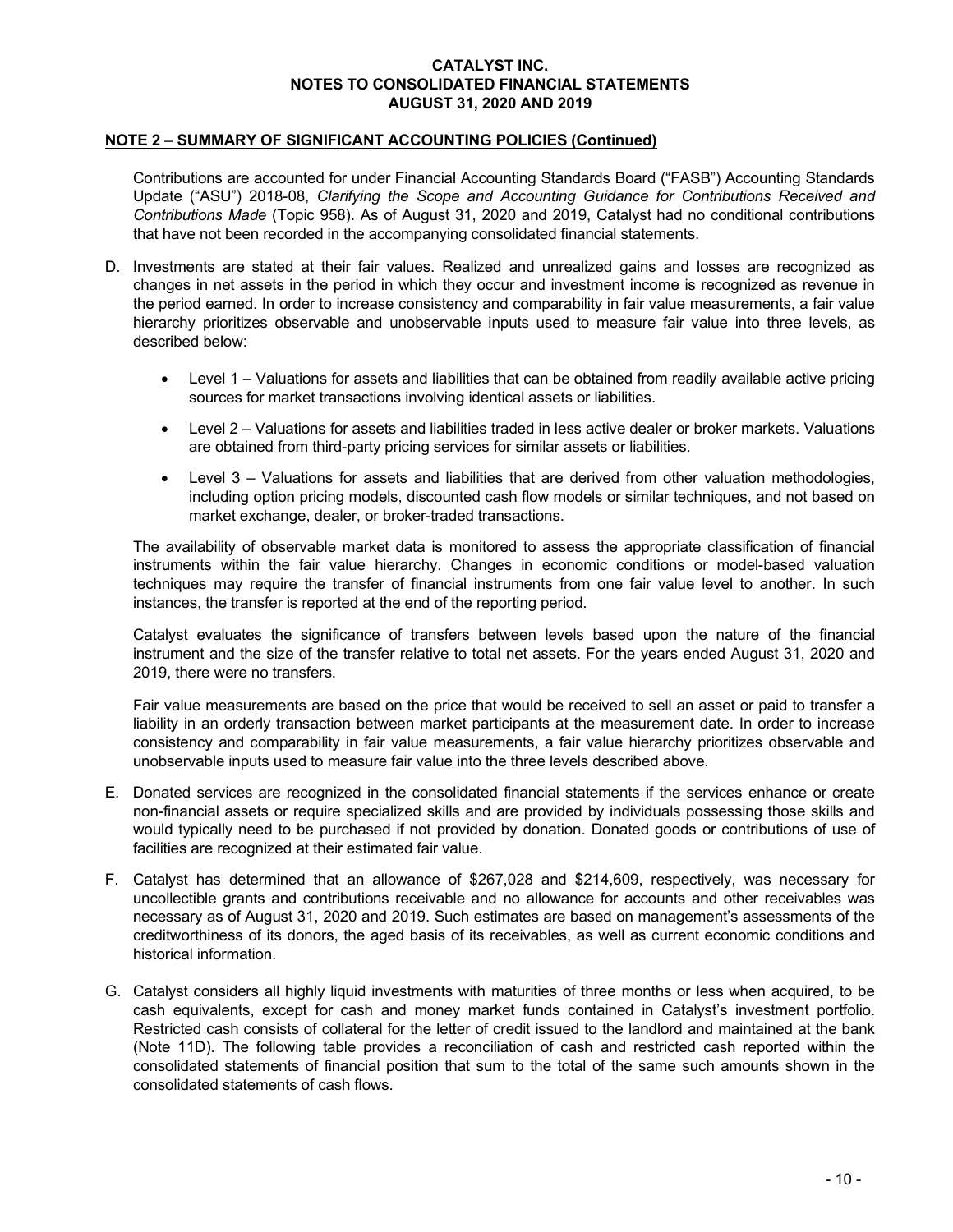#### NOTE 2 – SUMMARY OF SIGNIFICANT ACCOUNTING POLICIES (Continued)

|                                                                                      | 2020                 | 2019                    |
|--------------------------------------------------------------------------------------|----------------------|-------------------------|
| Cash<br>Restricted cash                                                              | 6,154,282<br>112.086 | \$ 5,873,895<br>112.086 |
| Total cash and restricted cash shown in the<br>consolidated statements of cash flows | 6,266,368            | 5,985,981               |

H. Property and equipment is stated at cost less accumulated depreciation or amortization. These amounts do not purport to represent replacement or realizable values. Catalyst capitalizes all owned property and equipment having a useful life of greater than one year and a cost of more than \$1,000. Depreciation is provided on a straight-line basis over the estimated useful lives of the assets. Leasehold improvements are amortized over the lesser of the useful lives of the improvements or the term of the applicable lease.

Contributed property and equipment is recorded at fair value on the date of donation. When donors stipulate restrictions on the use of the assets, such contributions are recorded as support with donor restrictions. In the absence of such stipulations, contributions of property and equipment are recorded as support without donor restrictions. During the year ended August 31, 2020, Catalyst received \$119,259 of contributed computer equipment.

- I. Catalyst leases real property under operating leases at various dates in the future. Since the rent payments increase over time, Catalyst records an adjustment to rent expense each year to reflect its straight-lining policy. Straight-lining of rent gives rise to a timing difference that is reflected as deferred rent obligation in the accompanying consolidated statements of financial position. The annual adjustment recorded for the years ended August 31, 2020 and 2019 decreased the deferred rent obligation by \$82,686 and \$82,932, respectively.
- J. Catalyst receives cash in advance of special events that are to be held after the date of the consolidated statements of financial position. It is Catalyst's policy to record the contribution portion of the events as revenue when received and the exchange portion as deferred revenue until earned. Deferred revenue balances also include special event, advisory fee, honoraria and miscellaneous receipts applicable to the next fiscal year.
- K. Program service revenue is accounted for under FASB ASU 2014-09, "Revenue from Contracts with Customers" (Topic 606). Program service revenue is recognized and recorded at the time a service is performed. Such services include consulting services, workshops, and conferences. Receivables are due in full when billed and revenue is recognized as performance obligations are satisfied. Performance obligations are determined based on the nature of the services provided by Catalyst in accordance with the contract. Revenue for performance obligations satisfied over time is recognized as the services are provided. This method depicts the transfer of services over the term of the performance obligation based on the inputs needed to satisfy the obligation. Catalyst measures the performance obligation from the beginning of the next month or day to the point when it is no longer required to provide services under the contract or has met the requirements to bill for the services provided, which is generally at the end of each month or period of time allowed based on the government agencies' stipulations.

All performance obligations relate to contracts with a duration of less than one year, therefore, there are no performance obligations or contract balances that are unsatisfied as of August 31, 2020. The performance obligations for these contracts are completed when the service is completed and upon submission of the invoice. Catalyst determines the transaction price based on contracts for services provided.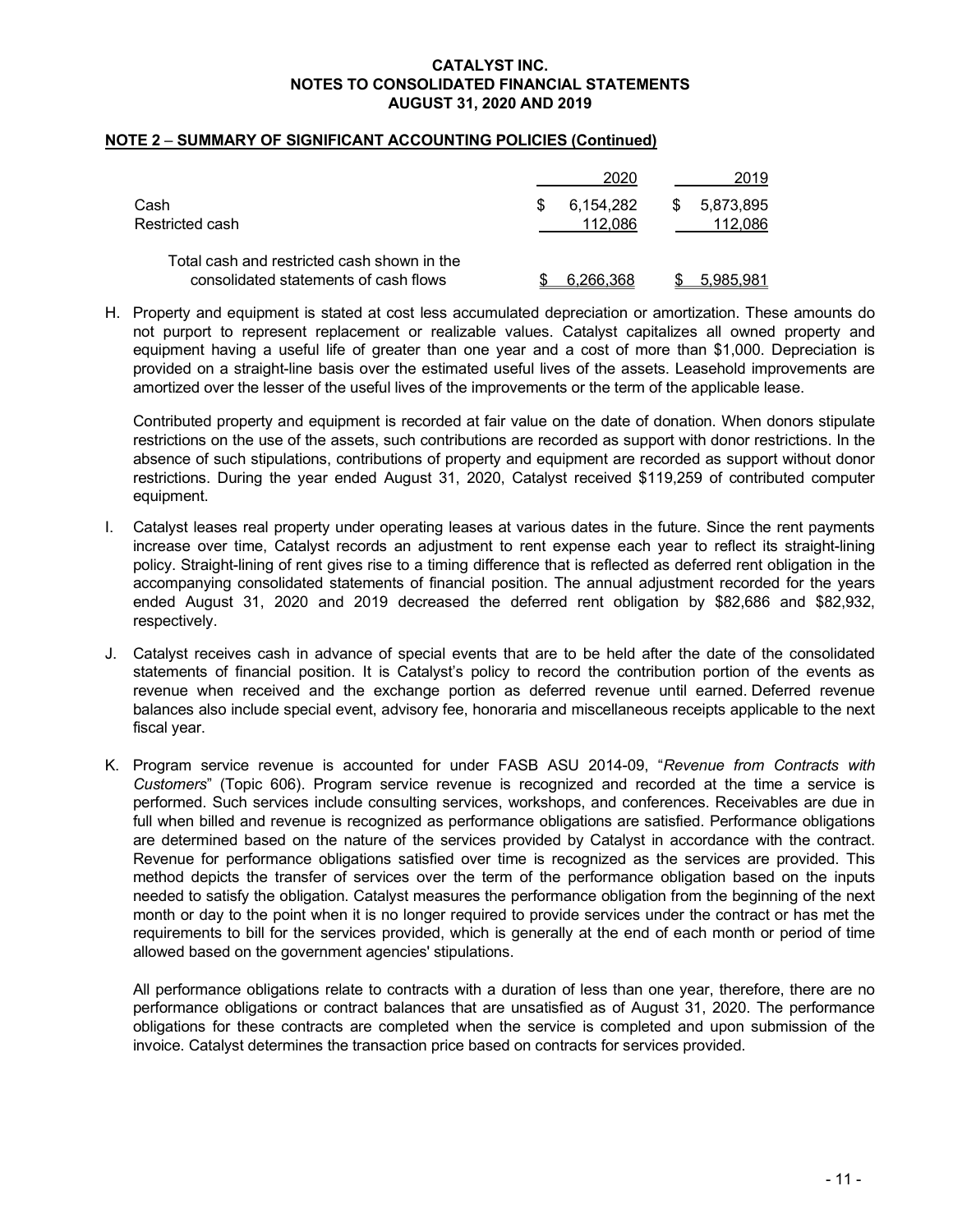#### NOTE 2 – SUMMARY OF SIGNIFICANT ACCOUNTING POLICIES (Continued)

Program service revenue consists of the revenues for the following programs for the years ended August 31:

|                                             |   | 2020      | 2019      |
|---------------------------------------------|---|-----------|-----------|
| Consulting income                           | S | 380.776   | 319.532   |
| Conference and other events                 |   | 236,694   | 501,720   |
| Honoraria and other                         |   | 427.511   | 520,461   |
| <b>UBIL Workshops and Learning Programs</b> |   | 663.545   | 916.569   |
| <b>MARC Workshops</b>                       |   | 1,757,733 | 2,017,919 |
|                                             |   | 3,466,259 | 4,276,201 |

- L. All elements of financial statements for Catalyst Canada, Catalyst Europe, Catalyst India (closed as of August 31, 2020), Catalyst Australia and Catalyst Japan (closed as of August 31, 2019) are translated by using a currency exchange rate. For assets and liabilities, the exchange rate as of the consolidated statement of financial position date is used. For revenues, support and expenses, an average exchange rate for the period is used. As of August 31, 2020 and 2019, the accumulated adjustments to net assets related to currency exchange rates amounted to an increase (decrease) in net assets of approximately \$72,000 and \$(50,000), respectively. For the years ended August 31, 2020 and 2019, Catalyst incurred a foreign exchange gain (loss) of approximately \$32,000 and \$(98,000), respectively. Through February 10, 2021, there are no significant exchange rate changes.
- M. The direct costs of special events include expenses for the benefit of the donor and are included net of contribution revenue on the accompanying consolidated statements of activities. For example, meals and facilities rental are considered direct costs of special events.
- N. The costs of providing various programs and other activities have been summarized on a functional basis in the consolidated statements of activities. Accordingly, certain costs have been allocated among the programs and supporting services benefited.

The consolidated financial statements report certain categories of expenses that are attributed to more than one program or supporting function. Therefore, expenses require allocation on a reasonable basis that is consistently applied. The expenses that are allocated include occupancy, depreciation and amortization, which are allocated on a square footage basis, as well as salaries and wages, benefits, payroll taxes, professional fees, office expenses, meetings, conferences and travel, and other, which are allocated on the basis of estimates of time and effort.

- O. The preparation of consolidated financial statements in conformity with U.S. GAAP requires management to make estimates and assumptions that affect certain reported amounts and disclosures at the date of the consolidated financial statements. Actual results could differ from those estimates.
- P. Certain line items in the August 31, 2019 consolidated financial statements have been reclassified to conform to the August 31, 2020 presentation. Such reclassifications had no effect on net assets previously reported.
- Q. FASB ASU 2014-09, "Revenue from Contracts with Customers" (Topic 606) was adopted by Catalyst for the year ended August 31, 2020. The core guidance in ASU 2014-09 is to recognize revenue to depict the transfer of services to customers in an amount that reflects the consideration to which the entity expects to be entitled in exchange for those services as further described in Note 2K.

FASB ASU 2018-08, "Clarifying the Scope and Accounting Guidance for Contributions Received and Contributions Made" (Topic 958) was also adopted by Catalyst for the year ended August 31, 2020. The core guidance is to assist entities in evaluating whether transactions should be accounted for as contributions (nonreciprocal transactions) or as exchange (reciprocal) transactions and determining whether a contribution is conditional as further described in Note 2C.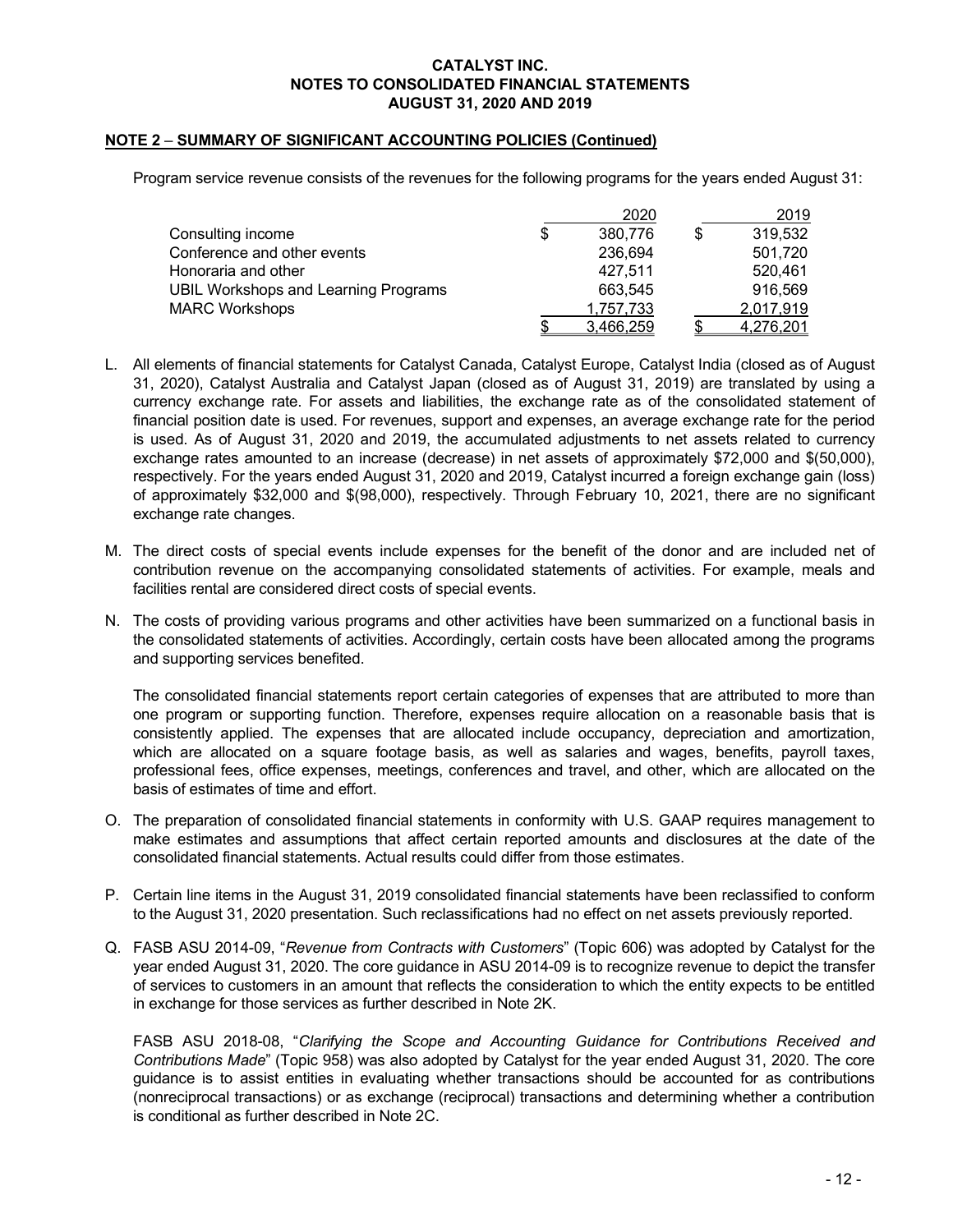#### NOTE 3 – LIQUIDITY AND AVAILABILITY OF RESOURCES

Catalyst regularly monitors liquidity required to meet its operating needs and other contractual commitments, while also striving to maximize the investment of its available funds. Catalyst has various sources of liquidity at its disposal, including cash and cash equivalents, marketable and equity securities.

For purposes of analyzing resources available to meet general expenditures over a 12-month period, Catalyst considers all expenditures related to its ongoing activities of research, consulting, as well as the conduct of services undertaken to support those activities, to be general expenditures. Donor restricted funds for various programs are considered available for the general expenditures to conduct those programs.

In addition to financial assets available to meet general expenditures over the next 12 months, Catalyst operates with a balanced budget and anticipates collecting sufficient revenue to cover general expenditures not covered by donor-restricted resources. Refer to the consolidated statements of cash flows, which identifies the sources and uses of the organization's cash and shows positive cash generated by operations for fiscal years 2020 and 2019.

As of August 31, 2020 and 2019, the following tables show the total financial assets held by Catalyst and the amounts of those financial assets that could readily be made available within one year of the consolidated statements of financial position date to meet general expenditures:

| Financial assets at year-end                                                 | 2020             | 2019             |
|------------------------------------------------------------------------------|------------------|------------------|
| Cash                                                                         | \$<br>6,154,282  | \$<br>5,873,895  |
| Grants and contributions receivable, net                                     | 20,088,710       | 13,970,636       |
| Accounts and other receivables                                               | 510,656          | 1,400,754        |
| Investments                                                                  | 25,235,168       | 20,136,035       |
| Total financial assets                                                       | 51,988,816       | 41,381,320       |
| Less: Contributions receivable due in more than<br>one year, net of discount | (13,896,672)     | (8,898,742)      |
| Less: Investments held for endowments                                        | (13,023,302)     | (11,581,304)     |
| Total financial assets at year-end                                           | \$<br>25.068.842 | \$<br>20.901.274 |

#### NOTE 4 – GRANTS AND CONTRIBUTIONS RECEIVABLE, NET

Grants and contributions receivable consist of the following as of August 31:

|                                                | 2020             | 2019            |
|------------------------------------------------|------------------|-----------------|
| Amounts due in less than one year              | \$<br>6,459,066  | 5,286,503<br>\$ |
| Amounts due in one to five years               | 14,294,248       | 9,217,144       |
|                                                | 20,753,314       | 14,503,647      |
| Less: Allowance for doubtful accounts          | (267, 028)       | (214,609)       |
| Less: Discount on long-term pledges receivable | (397, 576)       | (318,402)       |
| Grants and contributions receivable, net       | \$<br>20,088,710 | 13,970,636      |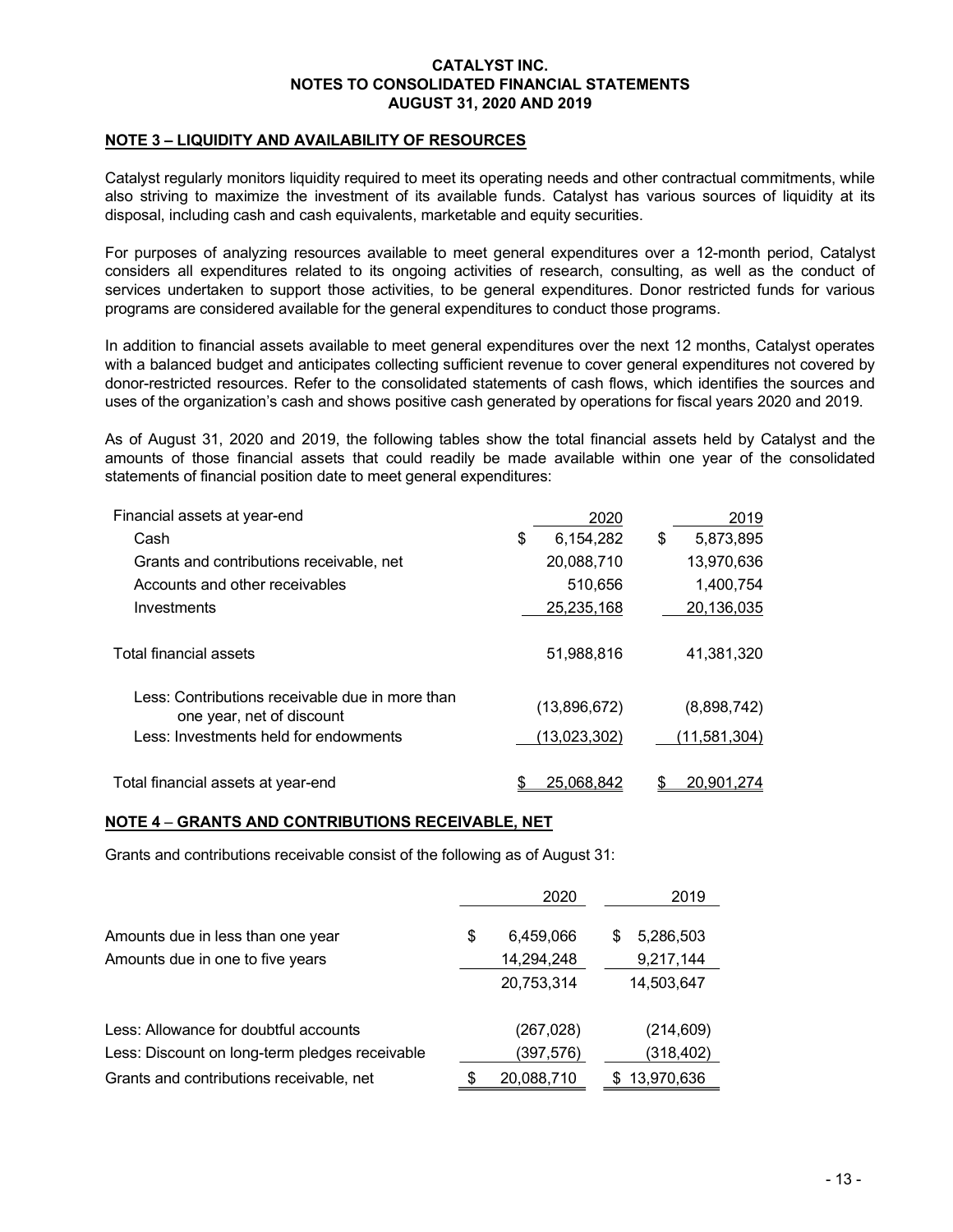### NOTE 5 – PROPERTY AND EQUIPMENT, NET

Property, equipment and leasehold improvements consist of the following as of August 31:

|                                                               | 2020                                    | 2019                                    | Estimated<br>Useful Life         |
|---------------------------------------------------------------|-----------------------------------------|-----------------------------------------|----------------------------------|
| Furniture and fixtures<br>Equipment<br>Leasehold improvements | \$<br>409,200<br>2,283,989<br>1,535,054 | 408,934<br>\$<br>2,146,604<br>1,533,251 | 5 years<br>5 years<br>Lease term |
| Total cost                                                    | 4,228,243                               | 4,088,789                               |                                  |
| Less: accumulated depreciation and amortization               | (3,036,334)                             | (2,827,251)                             |                                  |
| Net book value                                                | 1,191,909                               | 1,261,538                               |                                  |

Depreciation and amortization expense for the years ended August 31, 2020 and 2019 amounted to \$360,959 and \$383,165, respectively. During the years ended August 31, 2020 and 2019, \$151,876 and \$335,783 of fully depreciated equipment was written off.

#### NOTE 6 – INVESTMENTS AND FAIR VALUE MEASUREMENTS

Investments consist of cash held for investment and financial assets carried at fair value at August 31, 2020 and are classified in the table below as follows:

|                                   | Level 1       | Level 2   | ⊺otal         |
|-----------------------------------|---------------|-----------|---------------|
| Investments Carried at Fair Value |               |           |               |
| Mutual funds                      | \$ 20,278,381 | \$        | \$ 20,278,381 |
| Certificates of deposit           |               | 4,467,361 | 4,467,361     |
| Total investments at fair value   | 20,278,381    | 4.467.361 | 24,745,742    |
| Cash Investments Carried at Cost  | -             |           | 489,426       |
| Total investments                 | 20,278,381    | 4,467,361 | 25,235,168    |

Investments consist of cash held for investment and financial assets carried at fair value at August 31, 2020 and are classified in the table below as follows:

|                                   | Level 1           | Level 2   | Total         |
|-----------------------------------|-------------------|-----------|---------------|
| Investments Carried at Fair Value |                   |           |               |
| Domestic equities                 | 171,325<br>\$     | \$        | 171,325<br>\$ |
| Mutual funds                      | 12,843,275        |           | 12,843,275    |
| Certificates of deposit           |                   | 4,616,632 | 4,616,632     |
| Total investments at fair value   | 13,014,600        | 4,616,632 | 17,631,232    |
| Cash Investments Carried at Cost  |                   |           | 2,504,803     |
| <b>Total investments</b>          | <u>13,014,600</u> | 4,616,632 | 20,136,035    |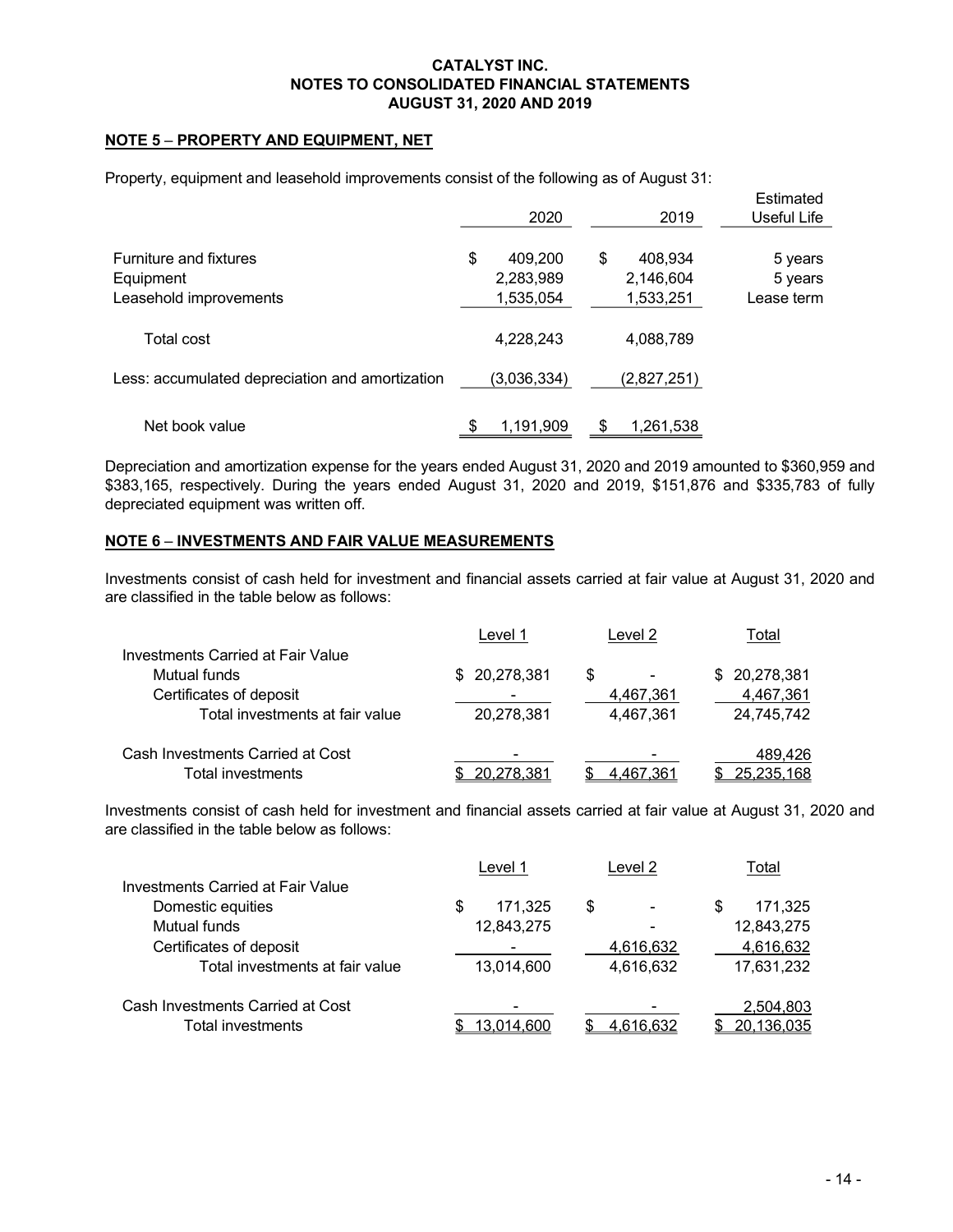#### NOTE 6 – INVESTMENTS AND FAIR VALUE MEASUREMENTS (Continued)

Investment income consists of the following for the years ended August 31:

|                              | 2020             | 2019      |
|------------------------------|------------------|-----------|
| Realized gain (loss)         | \$<br>596.344 \$ | (95, 624) |
| Unrealized gain              | 1,018,924        | 382,024   |
| Interest and dividend income | 434,215          | 412,755   |
| Less: Investment fees        | (120,654)        | (92, 213) |
|                              | 1,928,829        | 606,942   |

Investments, in general, are exposed to various risks, such as interest rate, credit and overall market volatility risks. Due to the level of risk associated with certain investment securities, it is reasonably possible that changes in the values of investment securities will occur in the near term and such changes could materially affect the amounts reported in the consolidated financial statements.

#### NOTE 7 – REFUNDABLE ADVANCE

On March 27, 2020, in response to COVID-19, the federal government passed the Coronavirus Aid, Relief, and Economic Stability Act ("CARES Act"). Among many other provisions, to help businesses retain employees, the CARES Act provides relief to qualifying businesses through a program called the Paycheck Protection Program ("PPP"). Participating in the PPP enables the business to obtain a loan from the Small Business Administration (SBA) sector of the government. If the proceeds from the loan are used for specified purposes, some or all of the loan can be forgiven. Catalyst applied for this loan through an SBA authorized lender. The loan, amounting to \$1,560,812, was approved and received on May 1, 2020.

In accounting for the terms of the PPP loan, Catalyst is guided by FASB Accounting Standards Codification ("ASC") topic 958-605 Revenue Recognition - Contributions. Accordingly, Catalyst has accounted for this under ASC 958-605 as a conditional contribution. As of August 31, 2020, \$1,560,812 was recorded as a refundable advance until the conditions are substantially met.

#### NOTE 8 – NET ASSETS

#### Net Assets with Donor Restrictions

Net assets with donor restrictions are restricted as follows as of August 31:

|                                                      | 2020            |     | 2019       |
|------------------------------------------------------|-----------------|-----|------------|
| <b>Purpose Restricted:</b>                           |                 |     |            |
| Major Gifts Campaign - Lead for Equity and Inclusion | \$<br>6,674,777 | -SS | 4,712,663  |
| Major Gifts Campaign - MARC                          | 5,818,040       |     | 4,640,601  |
| Major Gifts Campaign - Future of Work                | 5,988,955       |     | 4,025,094  |
| Women on Board                                       | 648,076         |     | 1,095,637  |
| Major Gifts Campaign - Advancing Women               | 1,545,788       |     | 241,774    |
| Major Gifts Campaign - Global Expansion              | 204,331         |     | 205,831    |
| <b>MARC</b>                                          | 118,667         |     | 166,667    |
| Sponsorship                                          | 162,164         |     | 162,164    |
| Major Gifts Campaign - Women on Board                | 1,048,979       |     | 145,000    |
| Canada Sponsorships                                  |                 |     | 109,409    |
| Awards Dinner 2021 Sponsorship                       | 150,000         |     |            |
| Miscellaneous (less than \$100,000)                  | 233,608         |     | 73,038     |
|                                                      | 22,593,385      |     | 15,577,878 |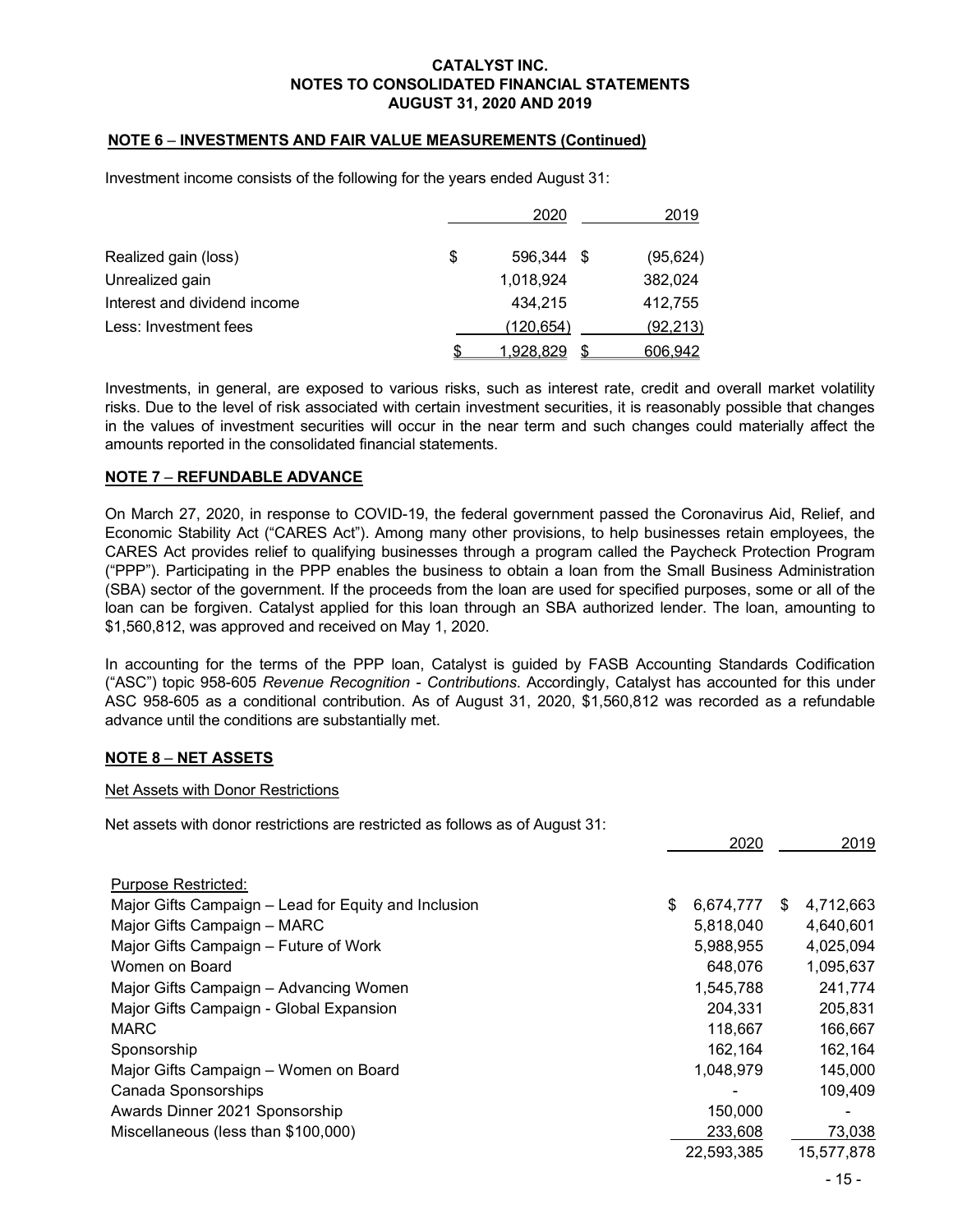#### NOTE 8 – NET ASSETS (Continued)

Net Assets with Donor Restrictions (Continued)

|                                   |   | 2020         | 2019         |
|-----------------------------------|---|--------------|--------------|
| Time restricted                   | S | 60.000       | 118.477      |
| Unappropriated endowment earnings |   | 4,003,027    | 2,561,029    |
| Felice N. Schwartz Endowment      |   | 3,924,122    | 3,924,122    |
| Major Gift Campaign Endowment     |   | 5,096,153    | 5,096,153    |
|                                   |   | \$35,676,687 | \$27,277,659 |

Net assets with donor restrictions of \$6,513,765 and \$1,347,413 were released from donor imposed restrictions by incurring expenses satisfying the restricted purposes or by occurrence of other events specified by donors during the years ended August 31, 2020 and 2019, respectively.

#### **Endowments**

During 1992, the "Felice N. Schwartz Reserve Fund for the Advancement of Women in Business and the Professions" was created. The principal amount of the fund may be borrowed on a short-term basis by Catalyst to complete research projects, which are of strategic importance, but lack complete funding, and to meet temporary cash flow needs. The income earned from invested principal will be used to grow the fund in line with inflation and to complete the financing of research projects for which the majority of funds have been raised. Borrowings from the principal and interest of this fund must be repaid. There were no borrowings from the fund for the years ended August 31, 2020 and 2019.

In December 2010, the Major Gifts Campaign to fund the Longitudinal Research Initiative: Change Leadership Research Center, Career Pathways Research Center, Corporate Practices Research Center and Corporate Governance Research Center was established. The principal amount of the fund will remain intact. Once all the payments are received, the interest on the fund will support the activities of the four Research Centers. Expenditures will include salaries for the Research Center Leaders; Endowed Fellows and Scholars; Endowed Longitudinal Data Sets and Thought Leaders Convening Events. There was no spending for the years ended August 31, 2020 and 2019.

Contributions made to the Major Gifts Campaign - Longitudinal Research Initiative through August 31, 2013, were allocated 70% for endowment and 30% as contributions with donor restrictions subject to purpose and time restrictions. For the years ended August 31, 2020 and 2019, contributions made to the Major Gifts Campaign - Longitudinal Research Initiative are allocated 50% for endowment and 50% as contributions with donor restrictions subject to purpose and time restrictions. All other Major Gift Campaign program contributions are restricted for purpose or time.

As required by U.S. GAAP, net assets associated with endowment funds are classified and reported based on existence or absence of donor-imposed restrictions. Catalyst is subject to the Ohio-enacted version of the Uniform Prudent Management of Institutional Funds Act ("UPMIFA") in relation to its donor-restricted endowment funds. The Board of Directors of Catalyst has interpreted the Ohio-enacted version of UPMIFA as allowing Catalyst to appropriate for expenditure or accumulate so much of an endowment fund as Catalyst determines is prudent for the uses, benefits, purposes and duration for which the endowment funds is established, subject to the intent of the donor as expressed in the gift instrument. The earnings from the endowment funds shall be restricted until appropriated for expenditure by the Board of Directors.

The investment policy at Catalyst is intended to provide a strong base to support the operations and mission of Catalyst. Catalyst's investment objectives are to safeguard its assets and preserve the real purchasing power of its assets while earning investment returns that are commensurate with Catalyst's risk tolerance and sufficient to meet its operational requirements.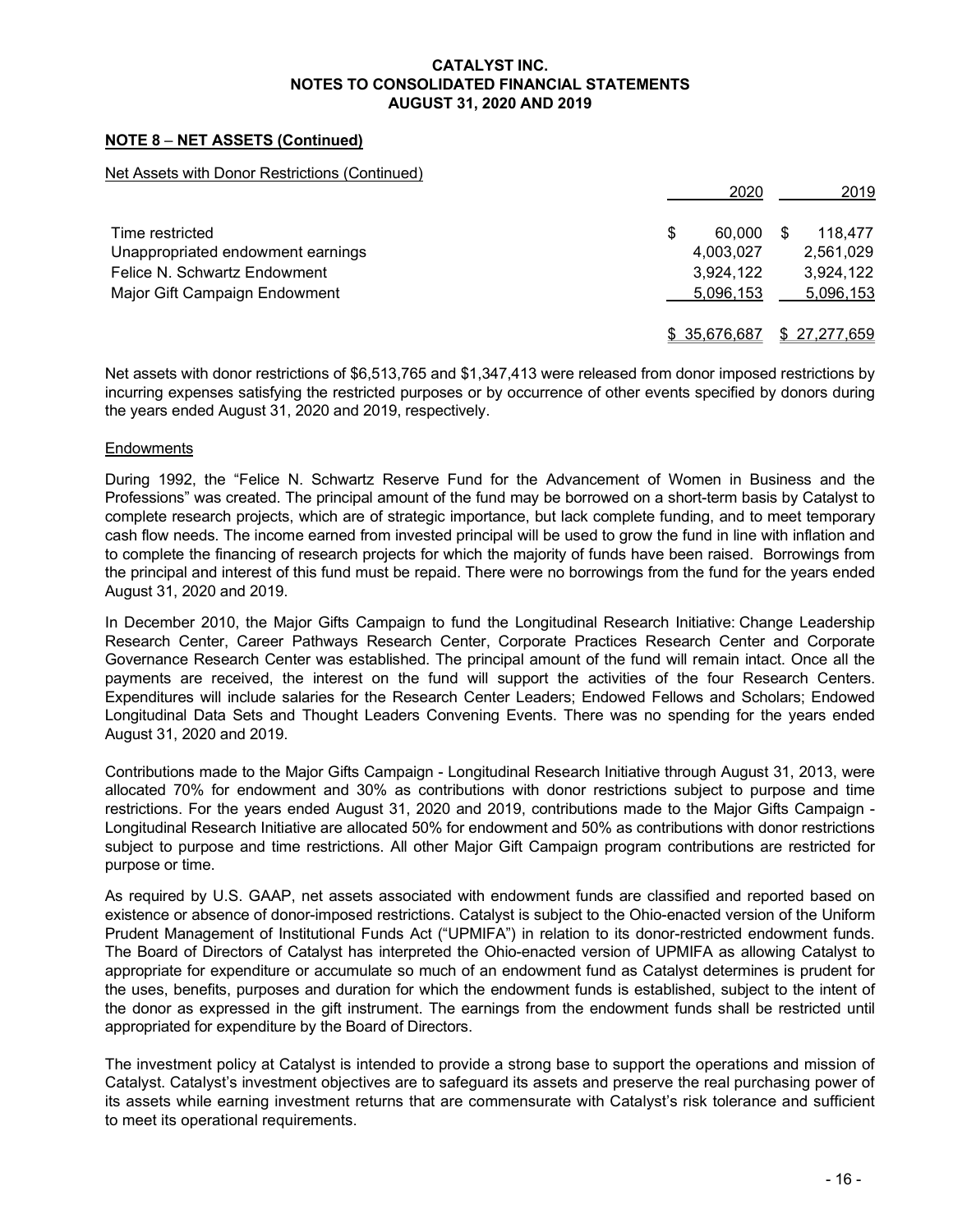#### NOTE 8 – NET ASSETS (Continued)

The following table summarizes changes in endowment net assets for the year ended August 31, 2020:

|                                            | Donor-Restricted Endowment Funds |                       |   |                     |  |            |
|--------------------------------------------|----------------------------------|-----------------------|---|---------------------|--|------------|
|                                            |                                  | Endowment<br>Earnings |   | Endowment<br>Corpus |  | Total      |
| Investment earnings                        |                                  | 1,441,998             |   |                     |  | 1,441,998  |
| Total endowment activity                   |                                  | 1,441,998             |   |                     |  | 1,441,998  |
| Endowment net assets,<br>beginning of year |                                  | 2,561,029             |   | 9,020,275           |  | 11,581,304 |
| Endowment net assets, end of year          |                                  | 4,003,027             | S | 9,020,275           |  | 13,023,302 |

The following table summarizes changes in endowment net assets for the year ended August 31, 2019:

|                                            | Donor-Restricted Endowment Funds |                       |    |                     |    |                |
|--------------------------------------------|----------------------------------|-----------------------|----|---------------------|----|----------------|
|                                            |                                  | Endowment<br>Earnings |    | Endowment<br>Corpus |    | Total          |
| Investment earnings<br>Contributions       | \$                               | 504,126               | \$ | 595                 | \$ | 504,126<br>595 |
| Total endowment activity                   |                                  | 504.126               |    | 595                 |    | 504,721        |
| Endowment net assets,<br>beginning of year |                                  | 2,056,903             |    | 9,019,680           |    | 11,076,583     |
| Endowment net assets, end of year          | \$                               | 2,561,029             | \$ | 9,020,275           | S  | 11,581,304     |

Endowment net assets of \$13,023,302 and \$11,581,304 are included with investments and grants and contributions receivable on the consolidated statements of financial position as of August 31, 2020 and 2019, respectively.

From time to time, the fair value of assets associated with individual donor-restricted endowment funds may fall below the level that the donor requires Catalyst to retain as a fund of perpetual duration. Any deterioration of the fair value of assets associated with donor-restricted endowment funds that falls below the level the donor requires Catalyst to retain in perpetuity is to be reported in net assets with donor restrictions. There were no deficiencies for the years ended August 31, 2020 and 2019.

#### NOTE 9 – DONATED SERVICES AND ASSETS AND RELATED PARTY

Catalyst received the following donated services and assets for the years ended August 31:

|                                |    | 2020      |    | 2019    |
|--------------------------------|----|-----------|----|---------|
| Legal                          | \$ | 533,152   | S  | 407,825 |
| Other services                 |    | 361,915   |    | 478,460 |
| Capitalized computer equipment |    | 119,259   |    | -       |
|                                | S  | 1,014,326 | \$ | 886,285 |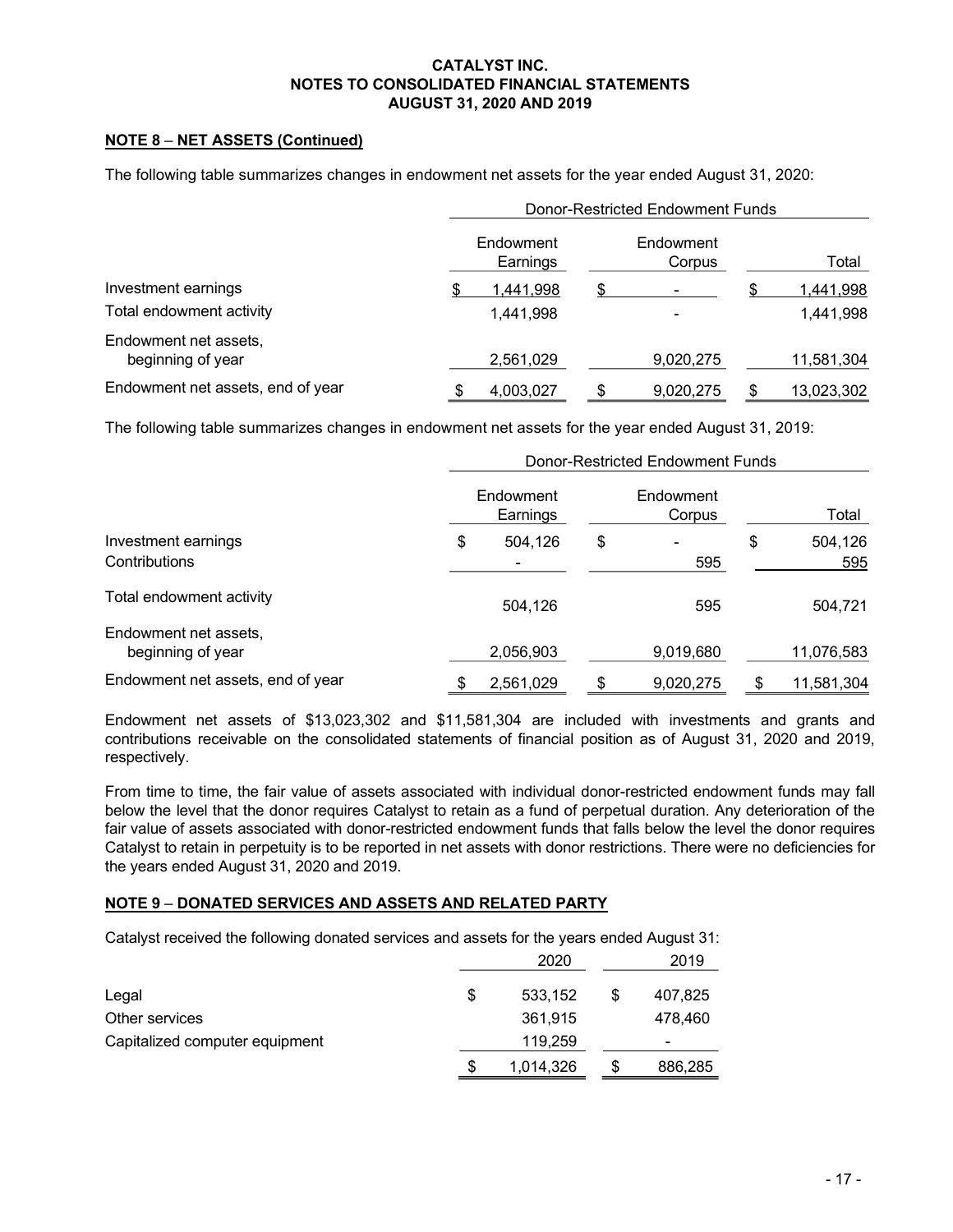#### NOTE 9 – DONATED SERVICES AND ASSETS AND RELATED PARTY (Continued)

A member of Catalyst's Board of Directors is an attorney. For many years, her law firm has provided pro-bono legal services to Catalyst. For the years ended August 31, 2020 and 2019, Catalyst recorded contributed goods and services as noted above which are included in revenue, expenses and property and equipment for capitalized property and equipment in the accompanying consolidated financial statements.

#### NOTE 10 – PENSION PLAN

Catalyst sponsors a defined contribution money purchase plan. Catalyst contributes 5% of compensation and employees are given the choice to contribute up to 5% of their compensation with Catalyst matching dollar for dollar up to limits established by the Internal Revenue Code. An employee becomes eligible to participate in the plan after one year of service. Total pension expense for the years ended August 31, 2020 and 2019 amounted to \$702,419 and \$576,844, respectively.

#### NOTE 11 – COMMITMENTS AND CONTINGENCIES

- A. In October 2011, Catalyst entered into a lease agreement for office space, expiring in 2027, for its New York City headquarters. In connection with the lease, Catalyst received nine months of free rent and reimbursement from the landlord for leasehold improvements of approximately \$907,000. The reimbursement from the landlord for leasehold improvements, as well as the value of the nine months of free rent, have been recorded as a deferred rent obligation and are being amortized over the lease term. Rental expense for this space is recorded on a straight-line basis. The lease provides for an escalation based on operating costs.
- B. In June 2002, Catalyst Canada executed a lease for office space which expired in 2007 and was extended to June 2012. The lease was extended and expired on April 30, 2018. It was further extended through April 30, 2023. In connection with the lease, Catalyst Canada received three months of free rent that has been recorded as a deferred rent obligation and is being amortized over the lease term. Under the lease, Catalyst Canada is obligated to pay for rent and other occupancy costs.
- C. Catalyst is obligated, pursuant to lease agreements, to future minimum annual lease payments for the years ended after August 31, 2020, as follows:

| 2021       | \$ | 740,168   |
|------------|----|-----------|
| 2022       |    | 800.754   |
| 2023       |    | 790,320   |
| 2024       |    | 745,216   |
| 2025       |    | 745,216   |
| Thereafter |    | 1,428,331 |
|            | S. | 5,250,005 |

Occupancy expense for the years ended August 31, 2020 and 2019, amounted to \$871,628 and \$855,963, respectively.

- D. Catalyst holds a Letter of Credit in connection with occupancy of the leased office space at 120 Wall Street in New York City. The Letter of Credit allows up to \$250,000 to be borrowed. As of August 31, 2020 and 2019, the landlord has the right to draw down \$112,086 against the Letter of Credit.
- E. Catalyst Inc. is exempt from federal income taxes under Section 501(c)(3) of the Internal Revenue Code and has been classified as an organization that is not a private foundation under Section 509(a). Catalyst Canada was incorporated under the Canada Corporations Act as a not-for-profit organization and is exempt from tax under paragraph 149(I)(1) of the Income Tax Act. Catalyst Australia was incorporated under the Corporations Act 2001 as a not-for-profit organization and is exempt from tax under Division 50 of The Income Tax Assessment Act 1997. Catalyst India and Catalyst Europe were subject to local income taxes and income tax expenses amounted to approximately \$0 and \$77,000 during the years ended August 31, 2020 and 2019.